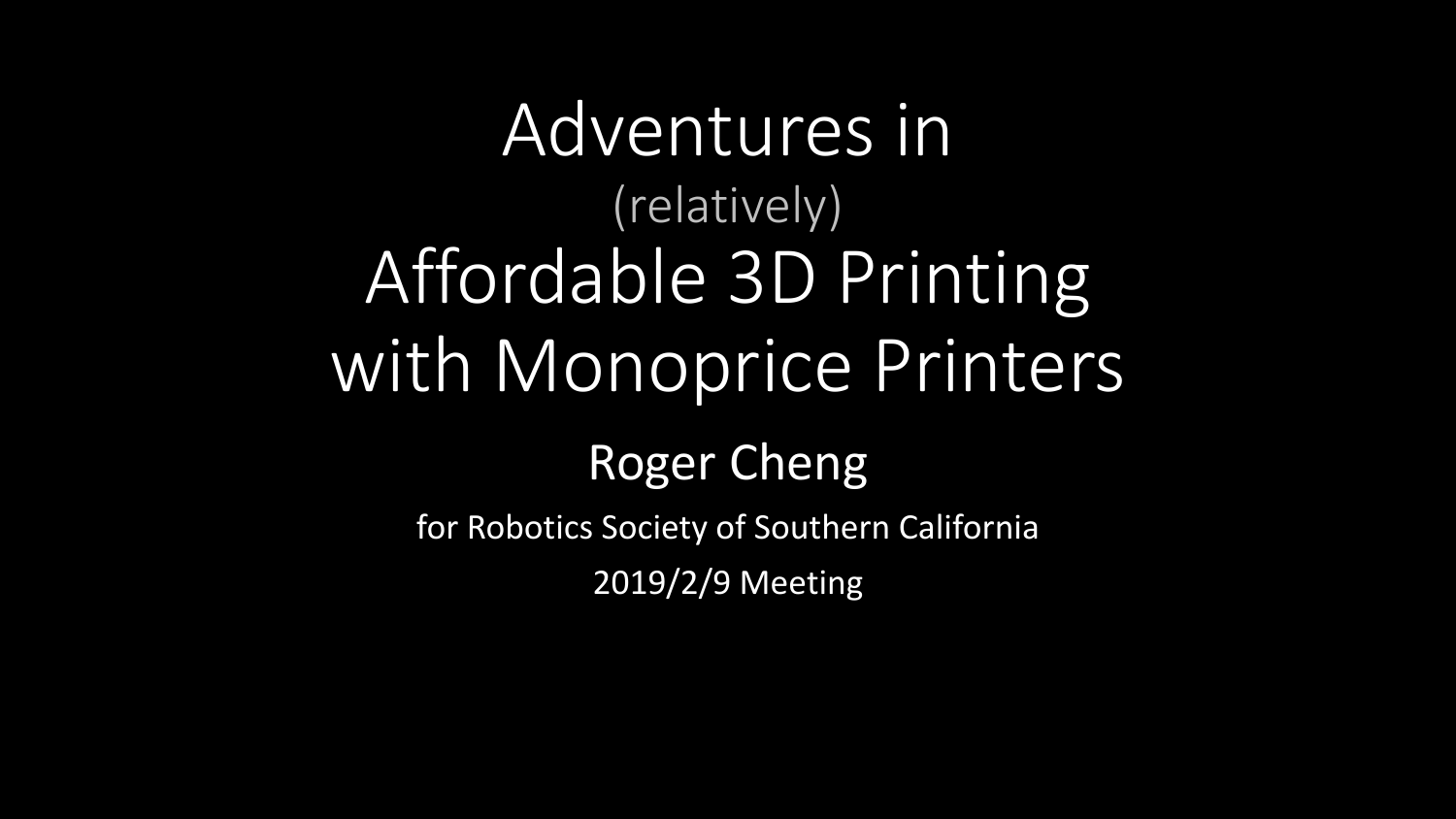# Hi, I'm Roger

- Past life: Software developer in closed-source platform, can't talk much about it to people outside of workplace.
- Current life: Learning about hardware and open-source technologies, participate in communities, and share knowledge via public speaking.
- Last month at RSSC: Sawppy the Rover, a 3D printed motorized model of Mars rovers Curiosity and Mars 2020.
- Today: The 3D printing journey behind Sawppy.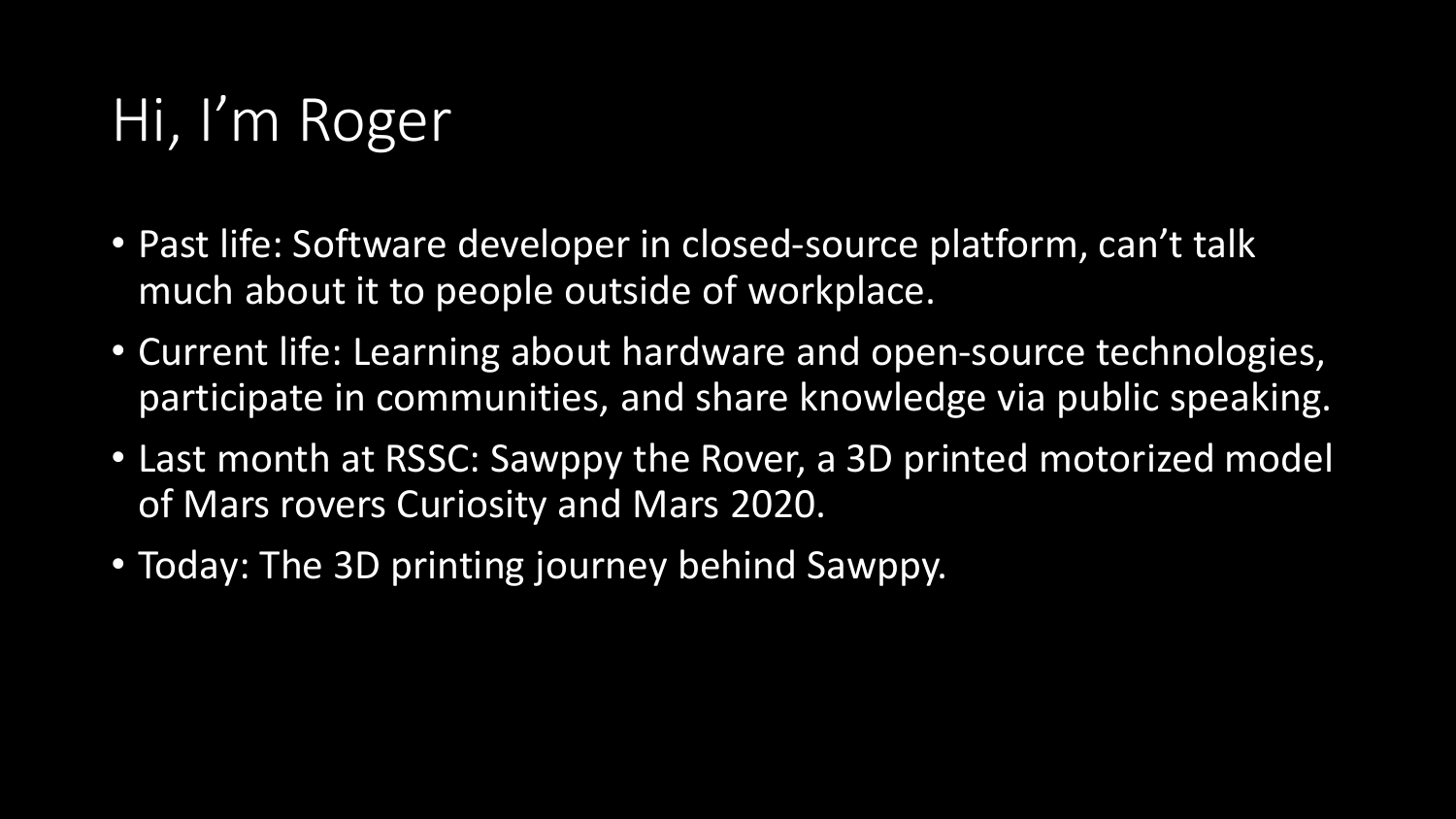# Take Everything With a Grain of Salt

- This is true of internet in general, and it is true of 3D printing information online.
- The internet is full of information, much of it contradictory.
- Distinguishing fact from fiction, signal from noise, can take a lot of work.
- I'm here to share what I know, but what I know might be wrong.
- We will advance our collective knowledge together!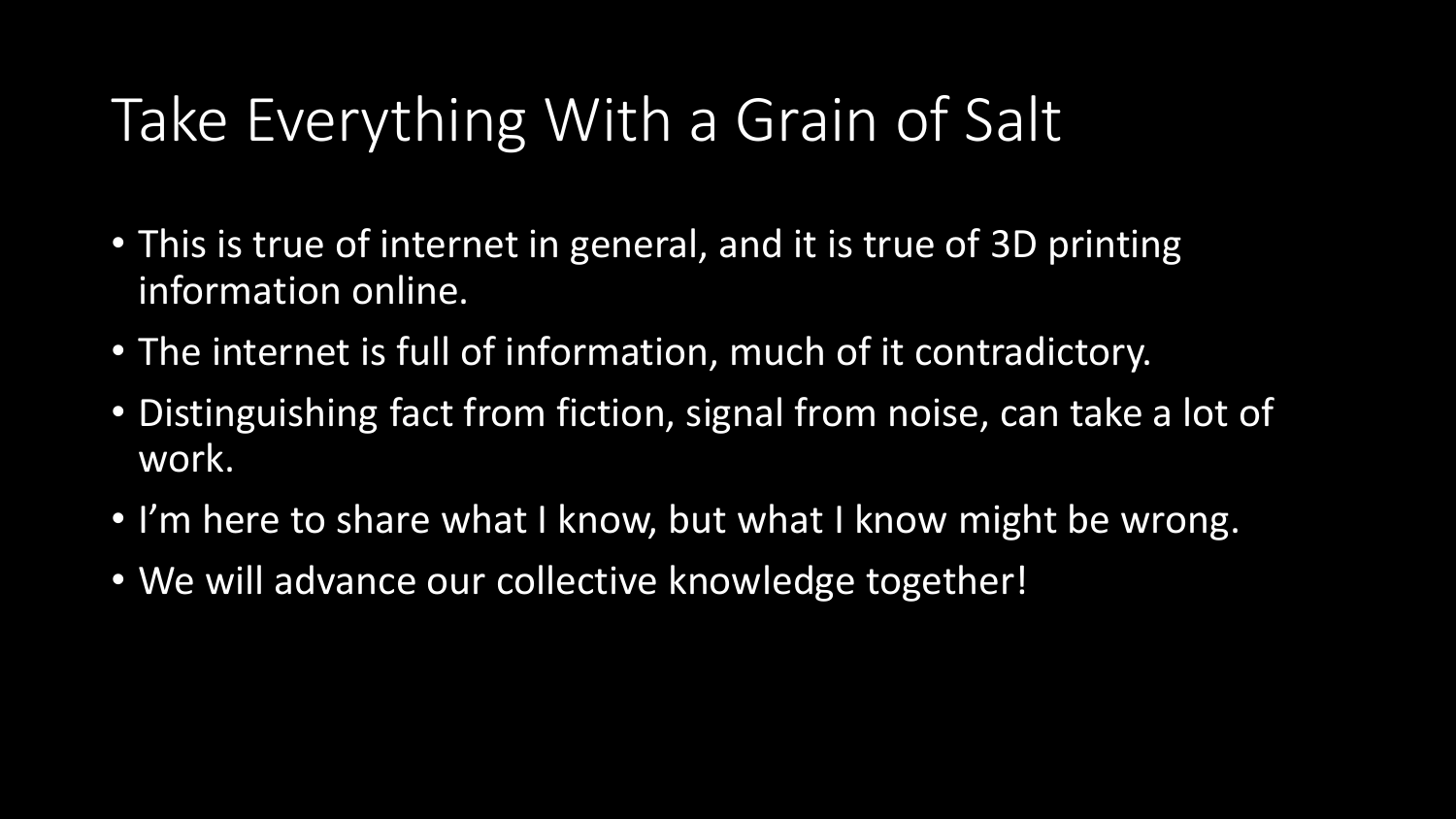# A Tale of Three Printers

- Monoprice Mini  $• < 5150$ 
	-

- Monoprice Maker Select
	- ~\$300





- Monoprice Maker Ultimate
	- ~\$600

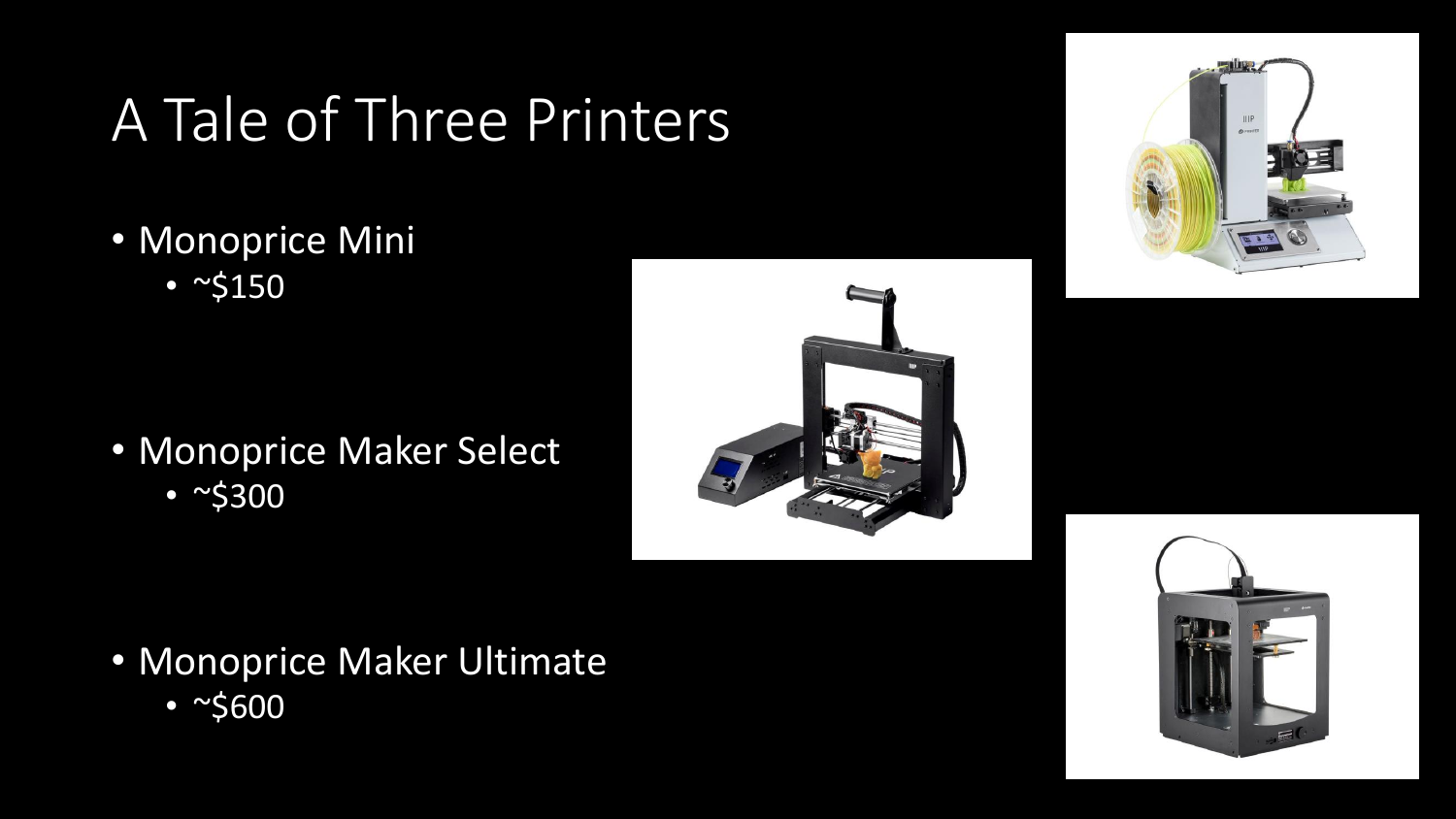# Why These Three Printers?

- When I started exploring 3D printing, they were the low/mid/high offerings in Monoprice product range.
- They are among the most affordable 3D printers that were fully assembled from a retailer with a track record.
- Printer kits can be cheaper, but we supply the labor for assembly.
- Buying from random retailers can be cheaper, but they may or may not exist next month.
- Most 3D printers are far more expensive. How does Monoprice do it?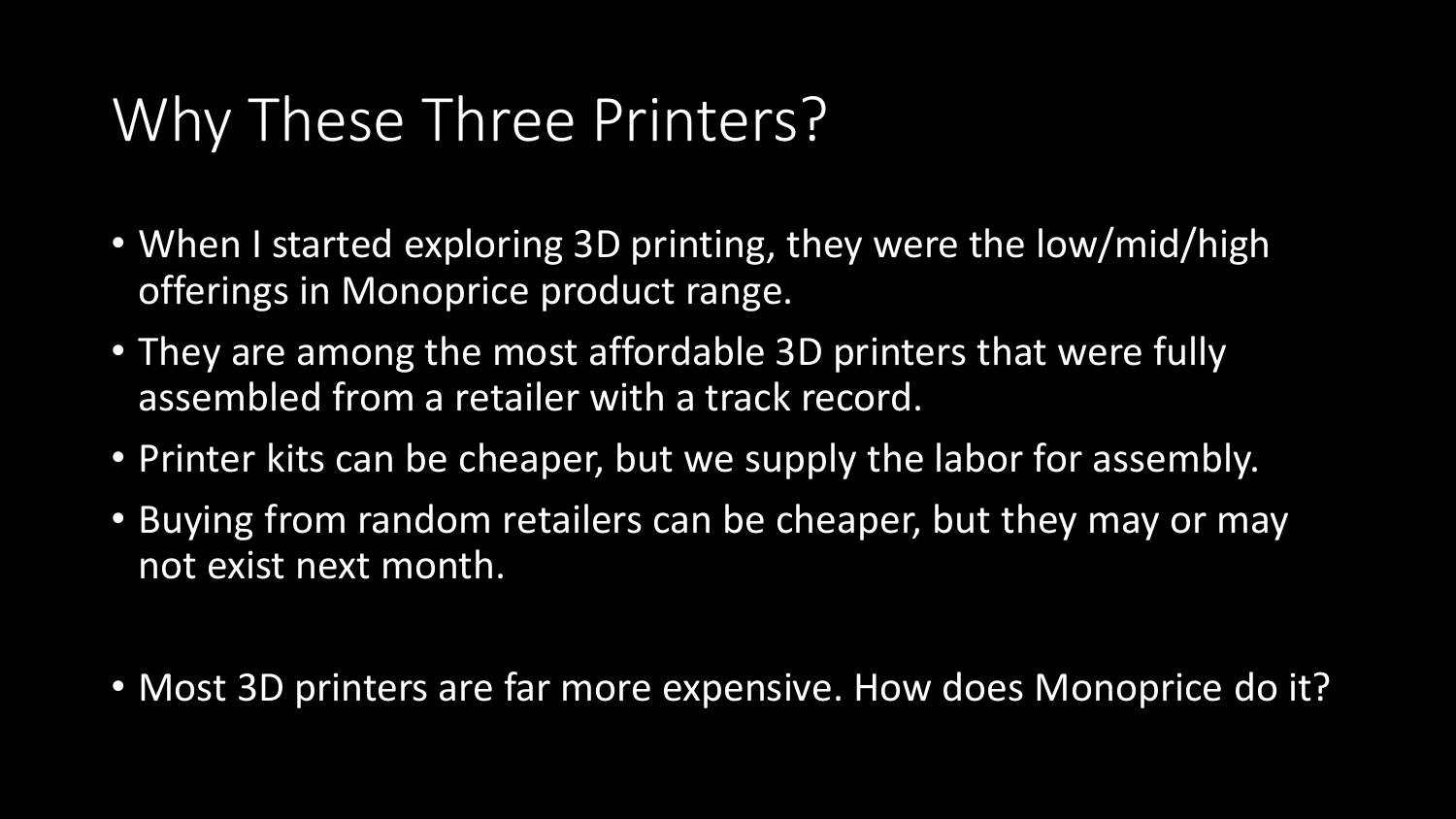# **Monoprice**

- Local company based in Rancho Cucamonga.
- Manufacturing done overseas by other companies.
- Products are made to Monoprice specifications.
- Imported in quantities that fill shipping containers.
- Sales and distribution from warehouse to consumers.
- Local consumers like us have option to pick up from warehouse.
	- How much are you willing to pay someone else to drive across LA?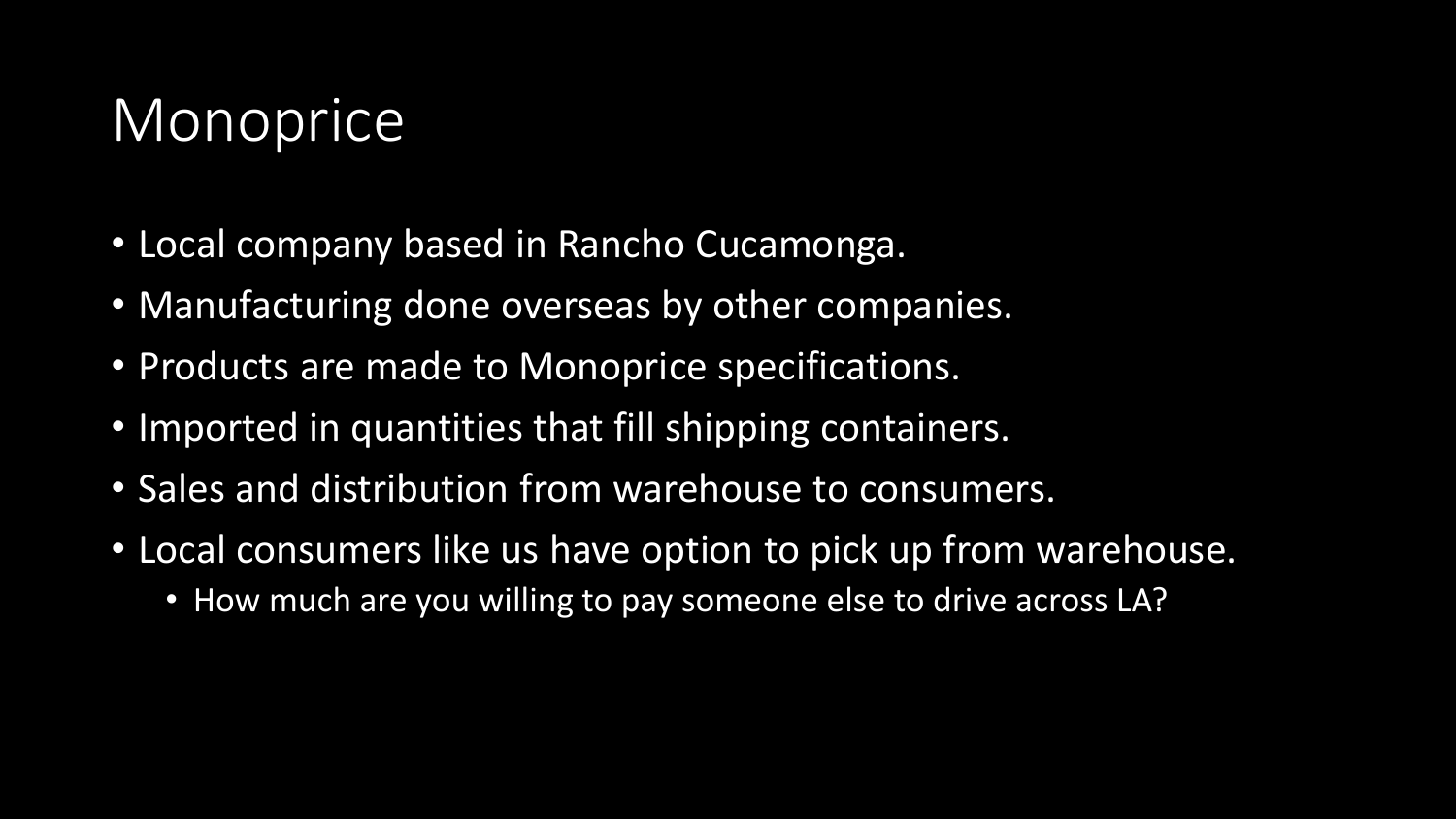# Monoprice Cables

- Friends Don't Let Friends Buy Monster Cable.
- Early years of HDTV had ridiculous margins on HDMI cables.
	- Promoted by retailers like Best Buy, because they get a big cut too.
- Monoprice executes textbook free market economics.
	- Contracts with some of the same Chinese factories as others.
	- Place high volume orders for cables of equivalent or better specifications.
	- Sell for lower margin than Monster Cable.
	- Profit!
- But others soon caught on. (See: textbook free market economics.)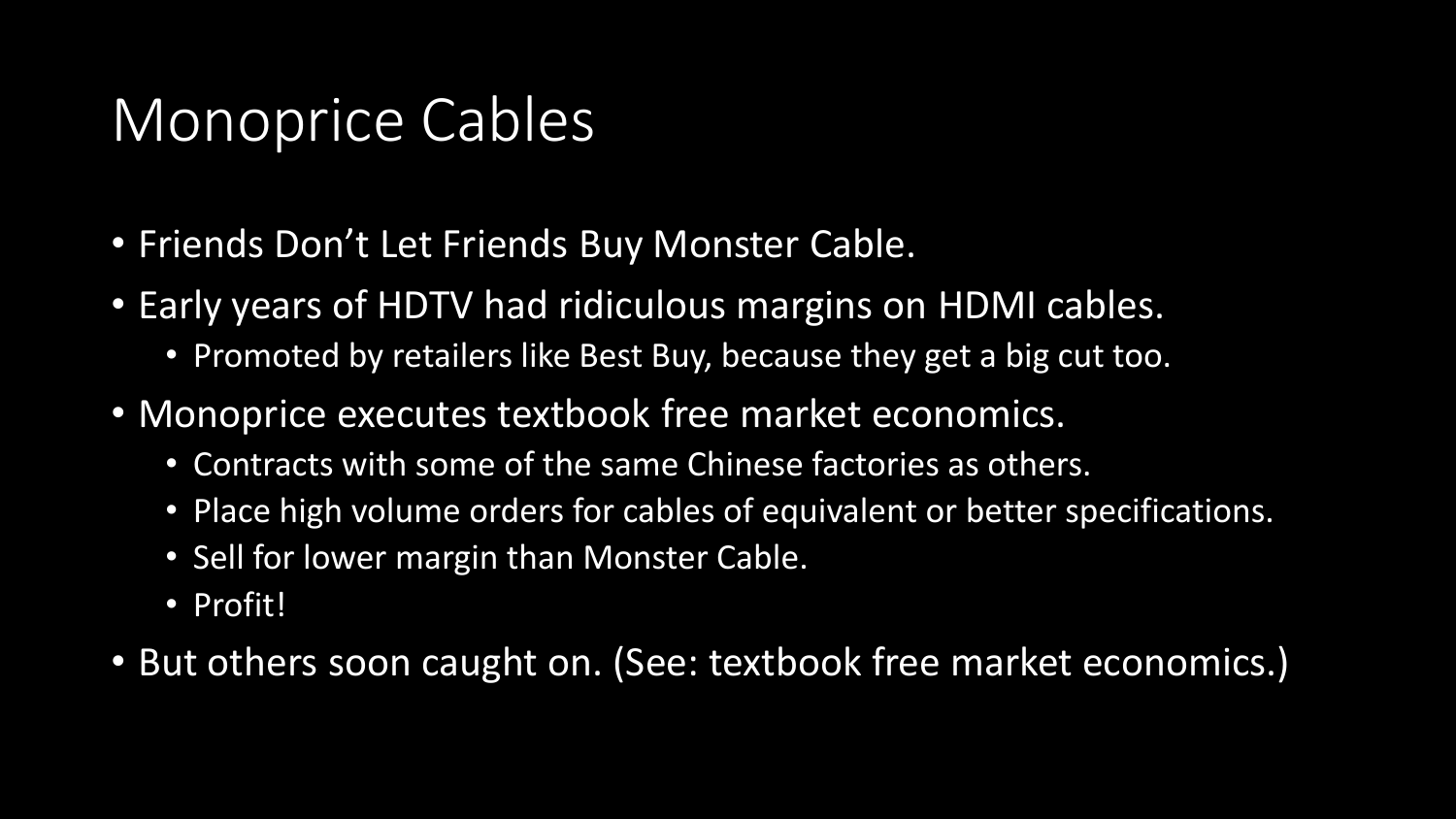# Monoprice Expands

- Need to venture beyond cables.
- Leverage existing industry connections, import other goods.
- Computer monitors
- Home audio: speakers and amplifiers.
- Mobile audio: headsets and microphones.
- Music instruments… sous vide cookers… outdoor and camping?
- Sometimes find a new market niche success, sometimes not.
- 3D printer is one of the more successful niches.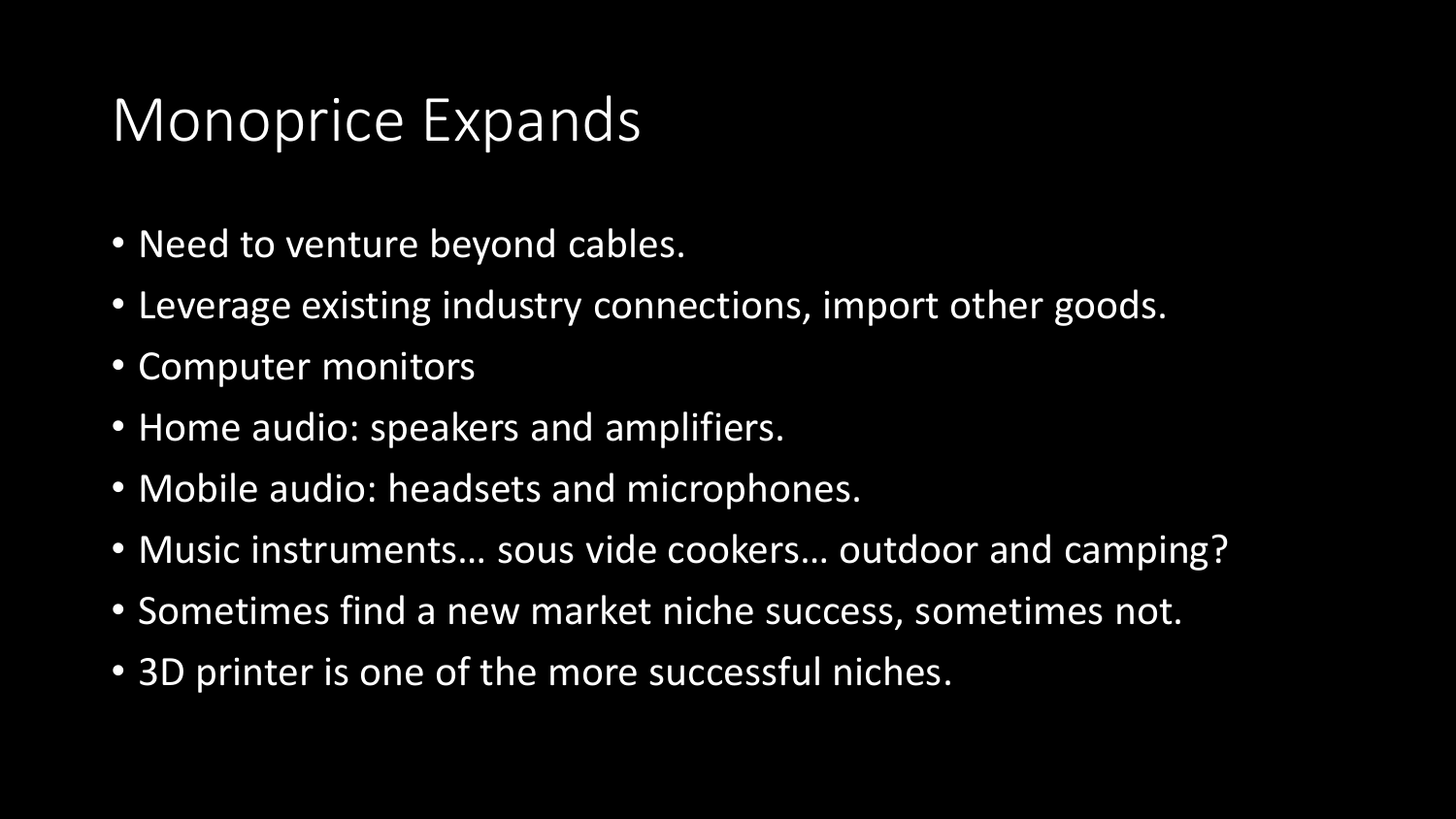# Monoprice 3D Printer Origins

- Result of the same Monoprice formula.
- Different printers may be made by different companies.
- In the US, printers may be available under "original" name but not much cheaper than Monoprice due to their sales volume.
- Cheaply built of "good enough" parts.
	- But occasionally not quite good enough.
- Few staff have any expertise
	- Not much tech support, pretty much go straight to RMA number.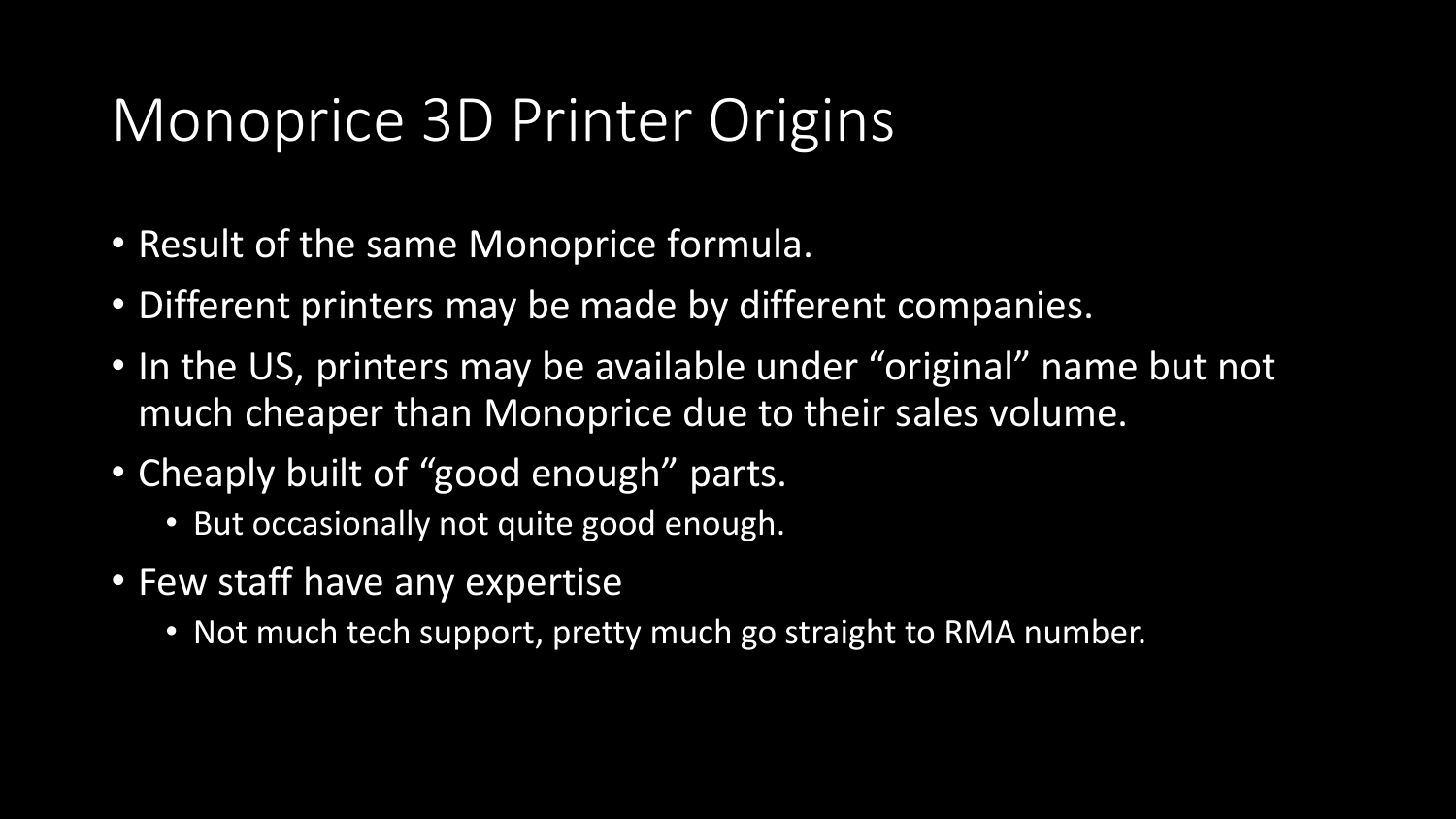#### Monoprice 3D Printer Advantages

- Low price + high volume retailer = lots of printers out there.
- Lots in circulation + lackluster tech support = big internet community.
	- Lots of information available, some of it is even accurate.
- Cheaply built from commodity parts = very easy to modify/upgrade.
	- And if you break it... they're cheap. Buy another!
- Low price = why have just one?
	- This comes in handy when we need one to print replacement part to fix another.
	- 3D printing enthusiasts rarely have just one printer for this reason.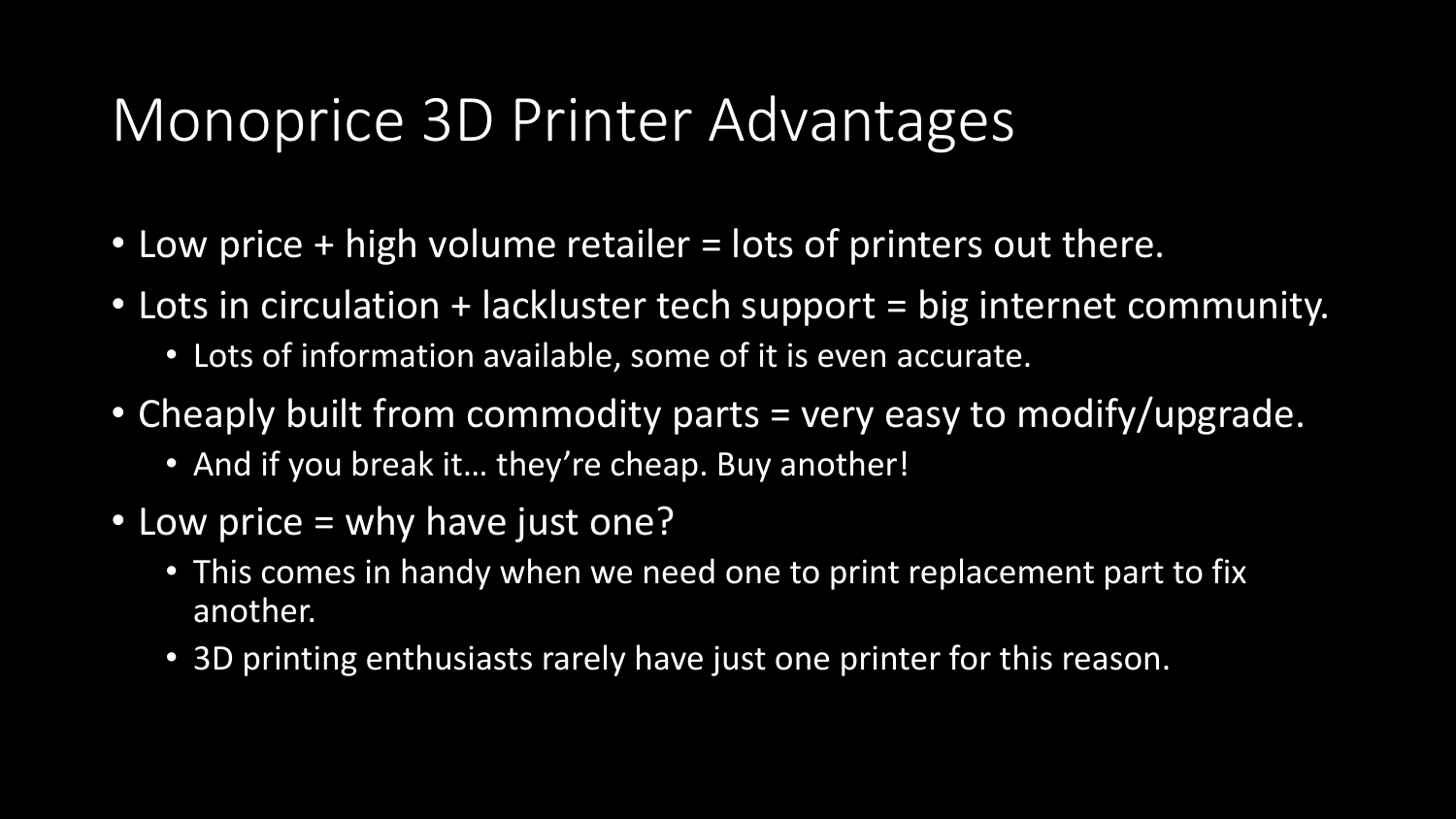#### Monoprice 3D Printer Purchase Tips

- Never pay full price. There's probably a discount right now. And if not, there will be one shortly.
- They have a generous 30 day return window for refund.
- Many products have a one year replacement warranty.
- Go on the internet for technical support, not Monoprice.
- Contact Monoprice support for return or exchange.
- Want an adventure? Buy "Open Box" or "Refurbished"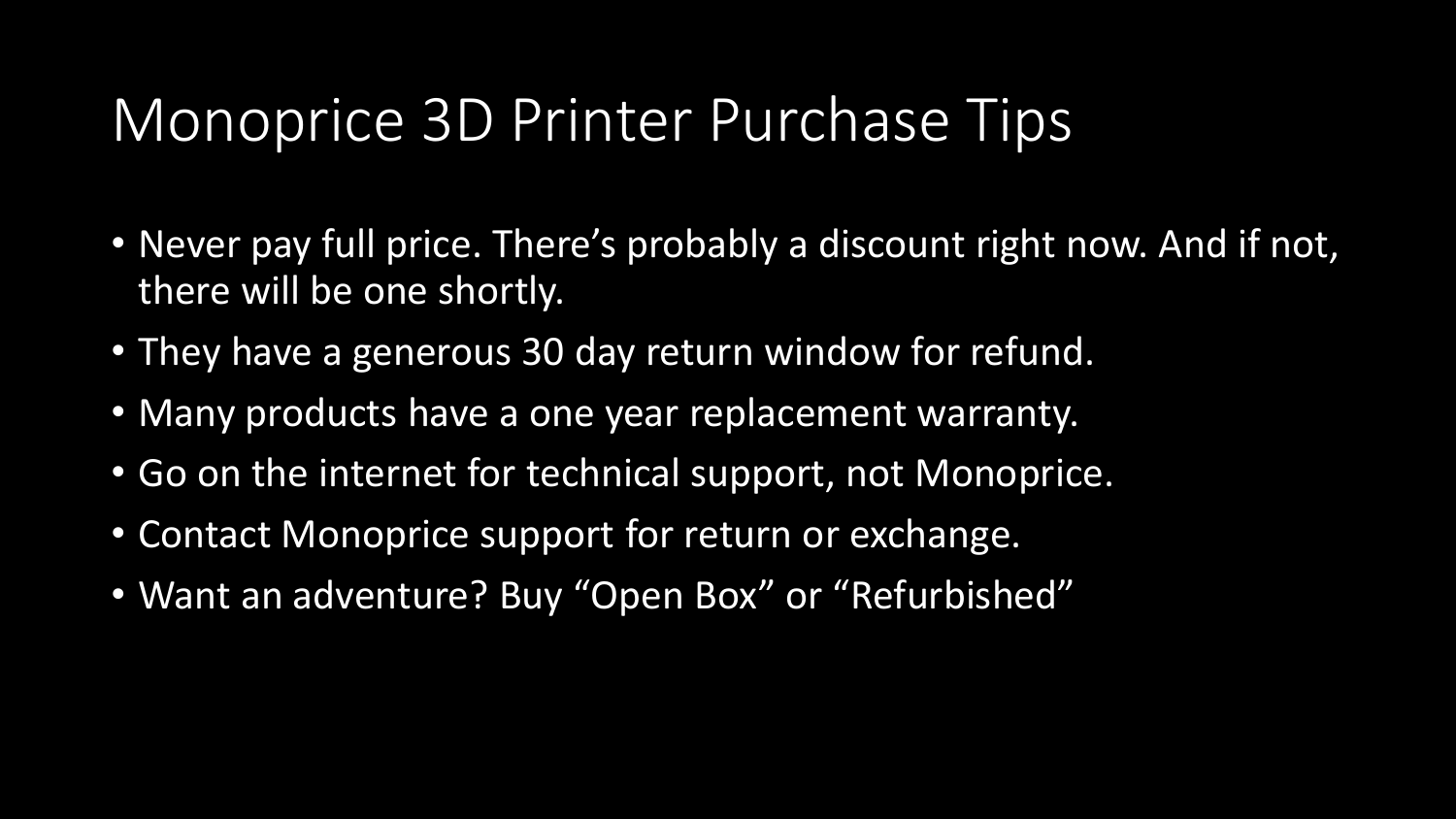# Monoprice Select Mini

- Monoprice branded Malyan M200.
	- The closest thing to a Fisher-Price "My First 3D Printer"
- Small print volume: 120mm cube
- But quite capable at breakthrough price.
- All the same fundamental concepts as bigger printers.
- Easy to find space for the compact printer.
- Small lightweight print head delivers good detail.
- Good enough to tell if 3D printing is for you.

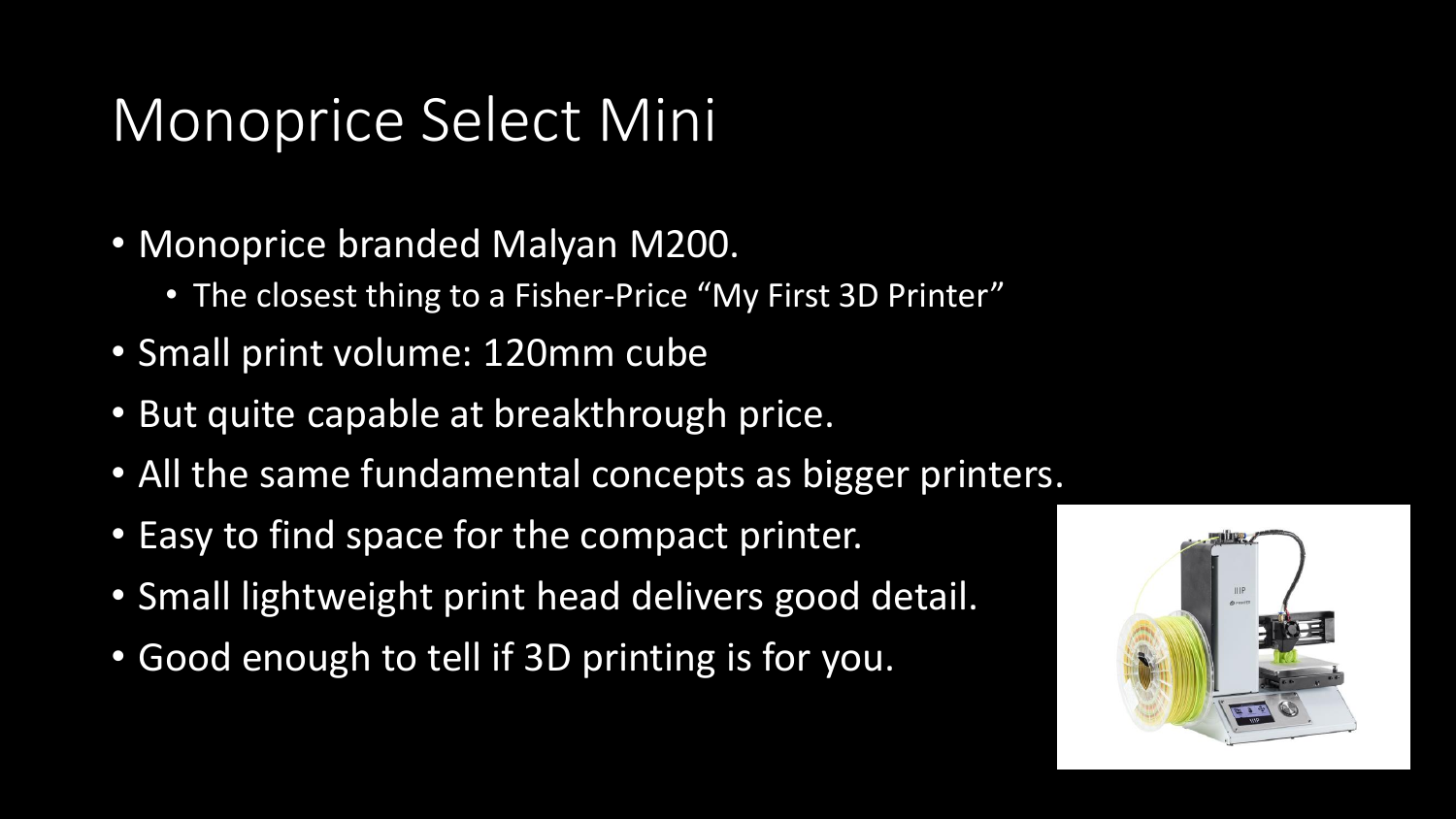# Monoprice Select Mini Design Tradeoffs

- Single fan for both heat break and print cooling.
- Small motors on X and Y axis can't move very fast.
- Cheap Z-axis construction introduces print artifacts.
	- Varies from printer to printer.
- Heated print bed is good, thin print bed is not.
- Lacking features for long-term durability.
	- Lack of strain relief for some wiring.
	- Plastic extruder lever arm known to break.
- Low power heater is a blessing and a curse.

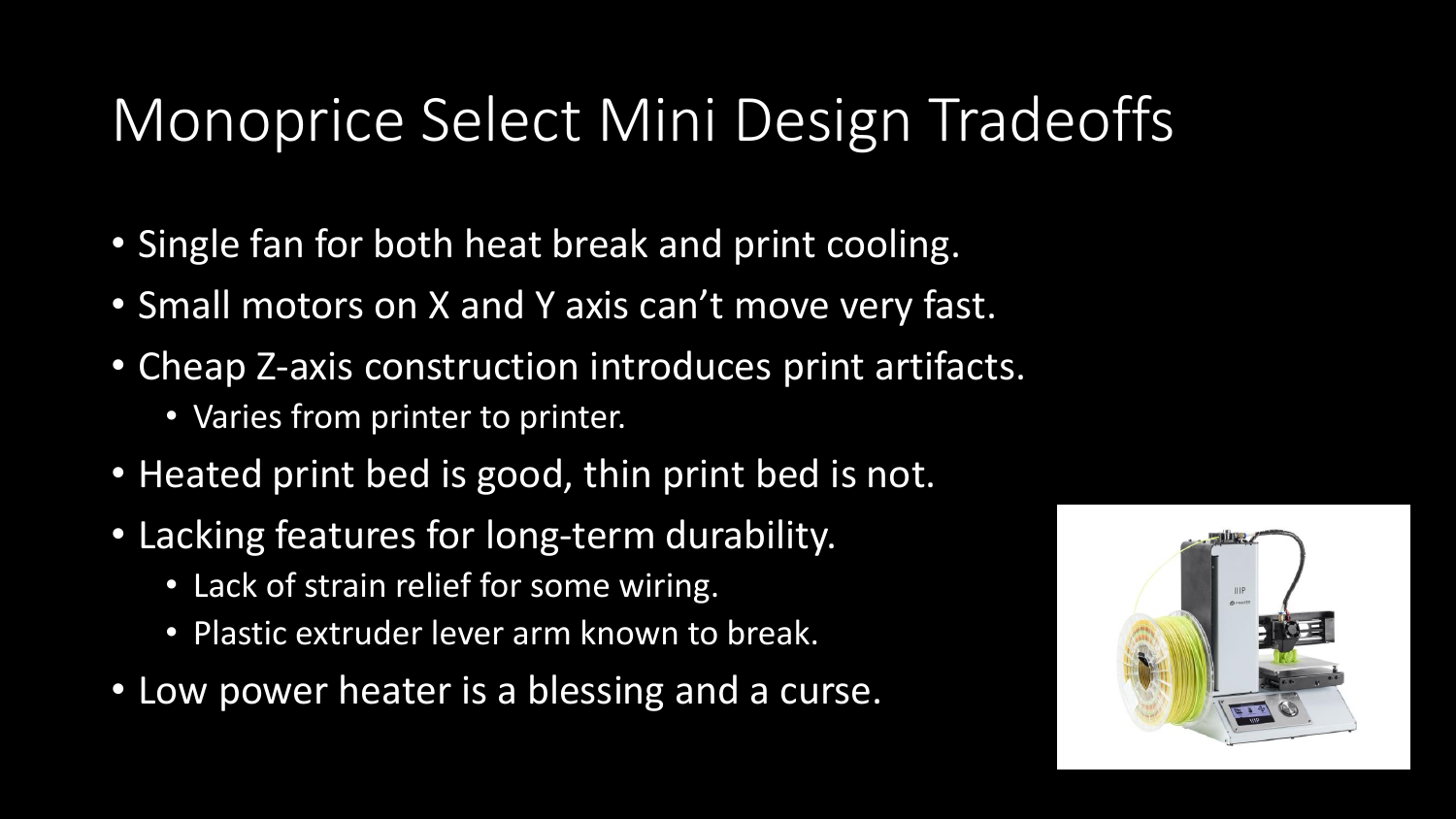#### Monoprice Select Mini Personal Experience

- Cooling fan bearings are not designed to be jerked around.
	- After a few months, started to fail and make a buzzing noise.
	- New fan adapter was first "3D printer fixes itself" project.
- Z-banding proved problematic for mechanical parts.
- Print bed became warped under stress, became impossible to level.
- Caught the 3D printing bug, want bigger and faster prints.
- Lots of people upgrade their mini some beyond all recognition.
- Decided I rather spend the money on another printer.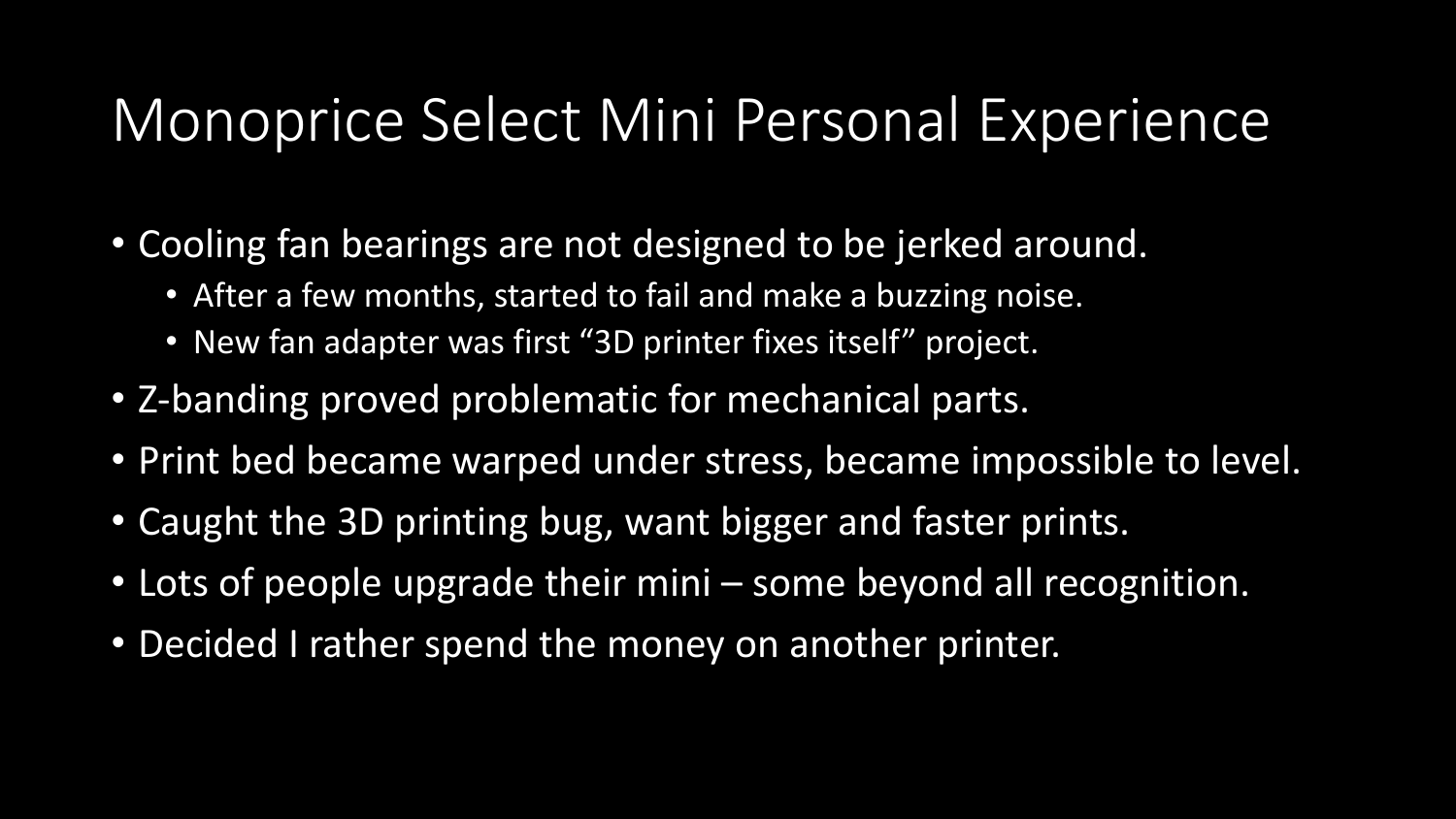# Monoprice Maker Select

- Monoprice branded Wanhao Duplicator i3.
- Trace lineage back to open source RepRap Prusa i3 by Josef Prusa.
- Simple bolt-together construction for easy upgrades.
- Many hobbyist level 3D printer use this general design.
- Easily adapt modifications and upgrades.

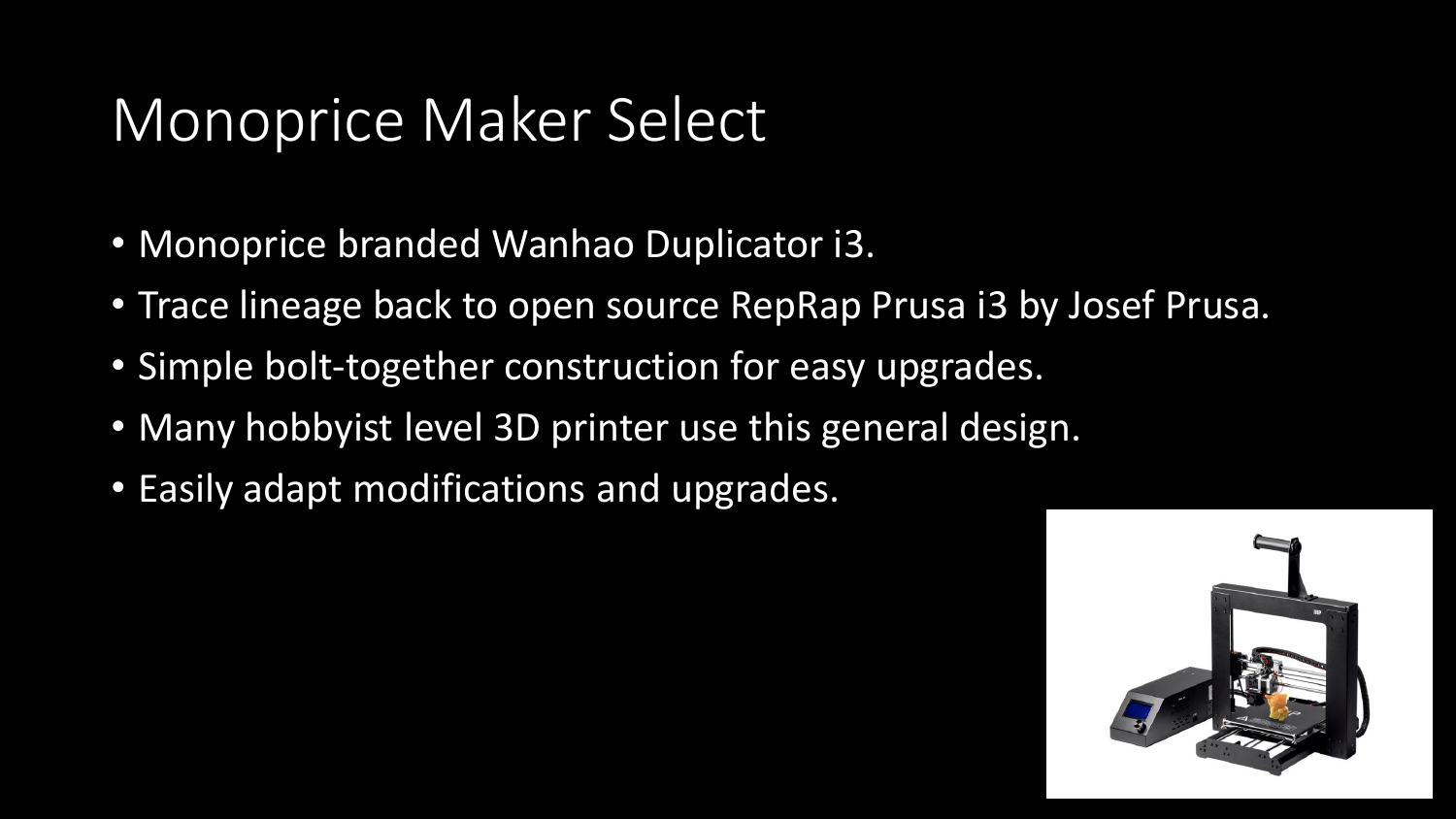# Monoprice Maker Select Over Select Mini

- Significantly larger print volume 200mm W x 200mm D x 180mm H • 7200  $\textsf{cm}^3$  vs. 1728  $\textsf{cm}^3$ , over 4X increase.
- Separate heat break and print cooling fans.
- Thicker print bed more resistant to warping.
- Precision Z-axis means no more Z-banding. Hooray!
- More powerful heaters
	- Higher temperatures are possible.
	- Warm up to temperatures faster.

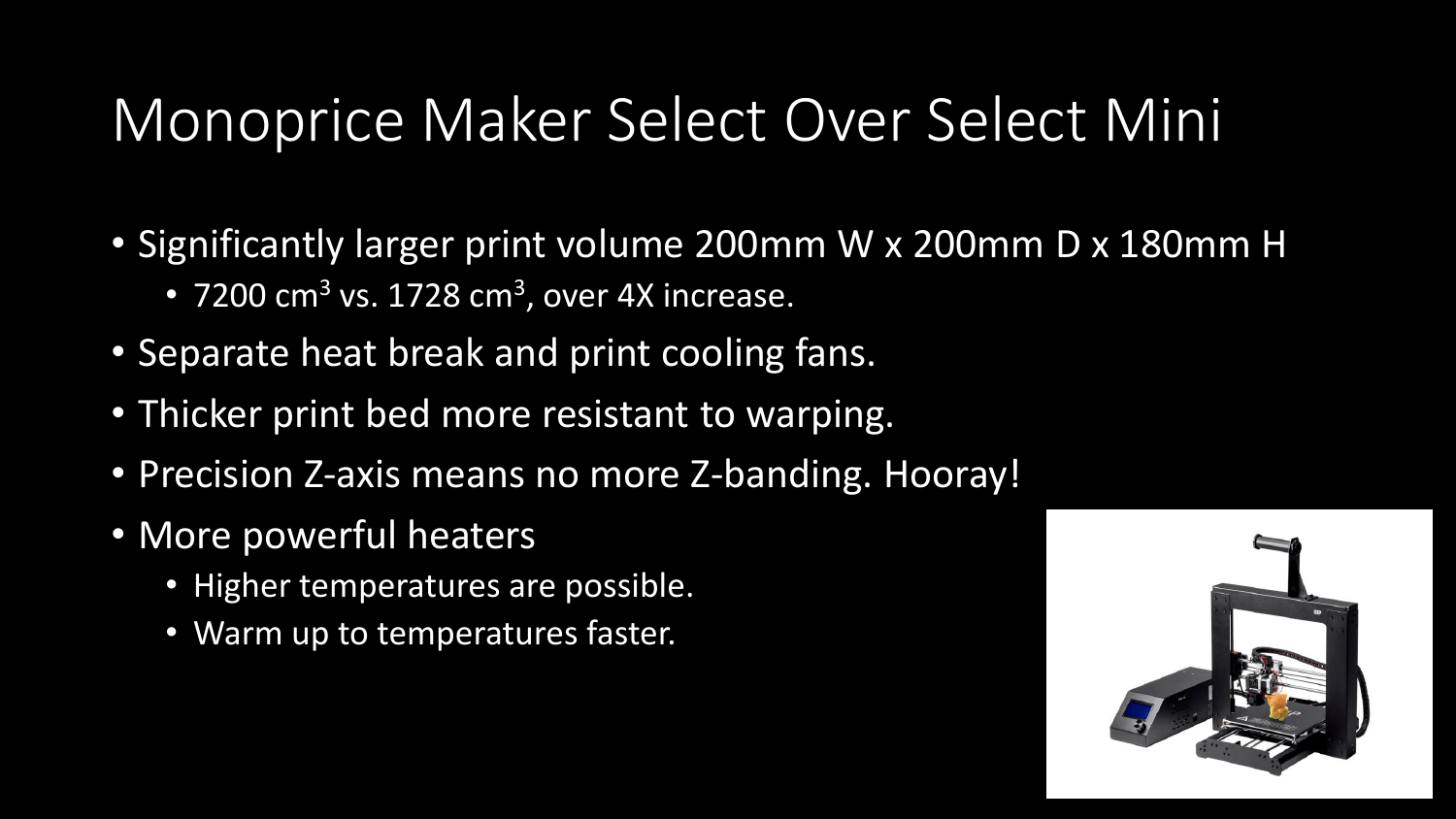# Monoprice Maker Select Weaknesses

- Still made of thin sheet metal and prone to flex.
- Heavier print head has more inertia.
- Print at high speed exhibits problems controlling this inertia.
	- "Ringing" and other terms.
- Control box design and wiring takes up a large footprint and very awkward to move.
- Memory card slot is annoying.
- Controller UI is primitive plus infuriating push dial.

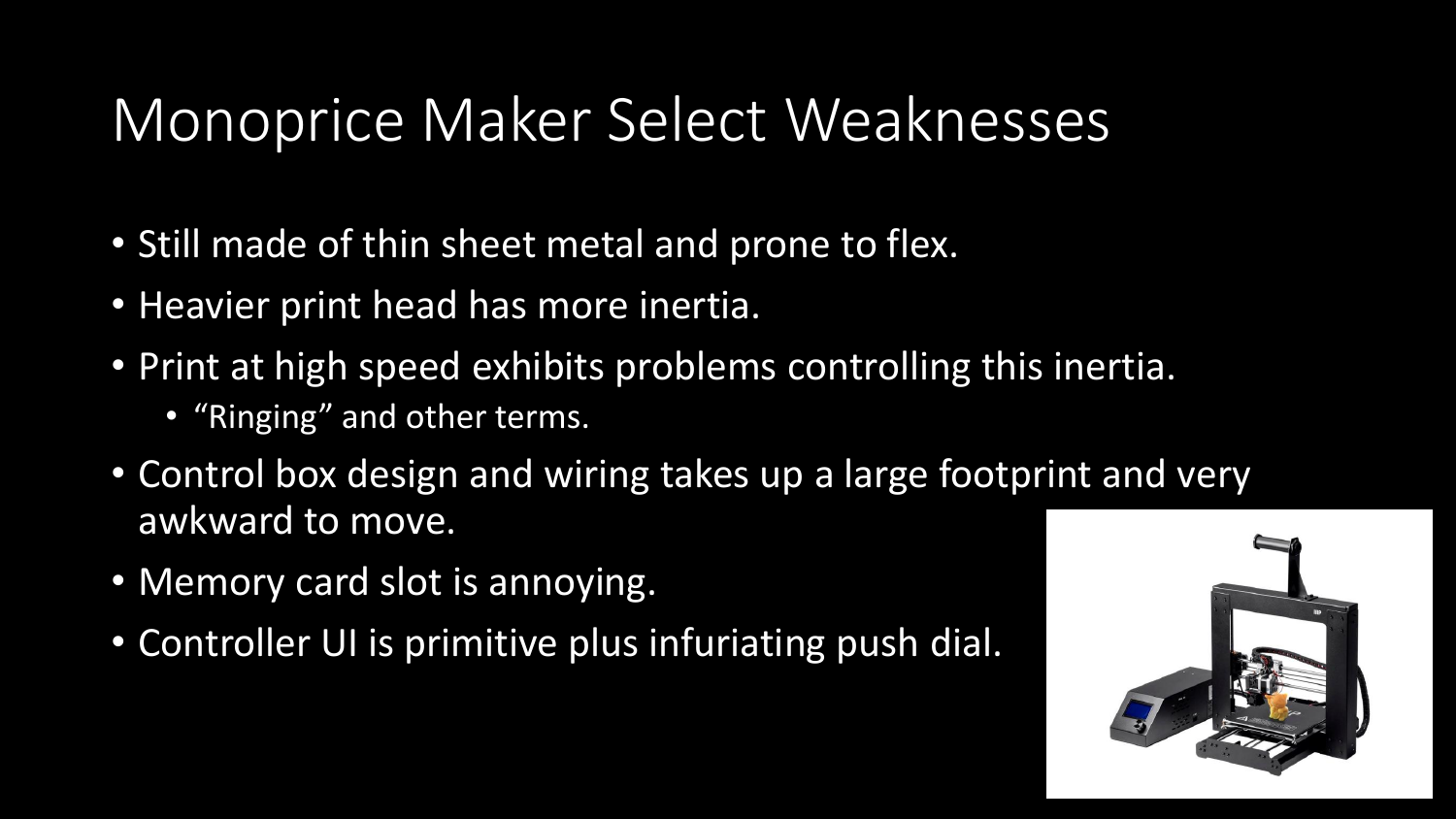#### Monoprice Maker Select Goes Up In Smoke

- 5 days past 30 day refund window, control board failed.
- It was during initial warmup, maximum power to all heaters.
- No visible flame, but my room was filled with smoke.
- Control screen went blank and responsive.
- Internet search says it is a common problem.
- New enough I submitted for replacement.
- None in stock, accepted offer for store credit.
- This was an unplanned upgrade.

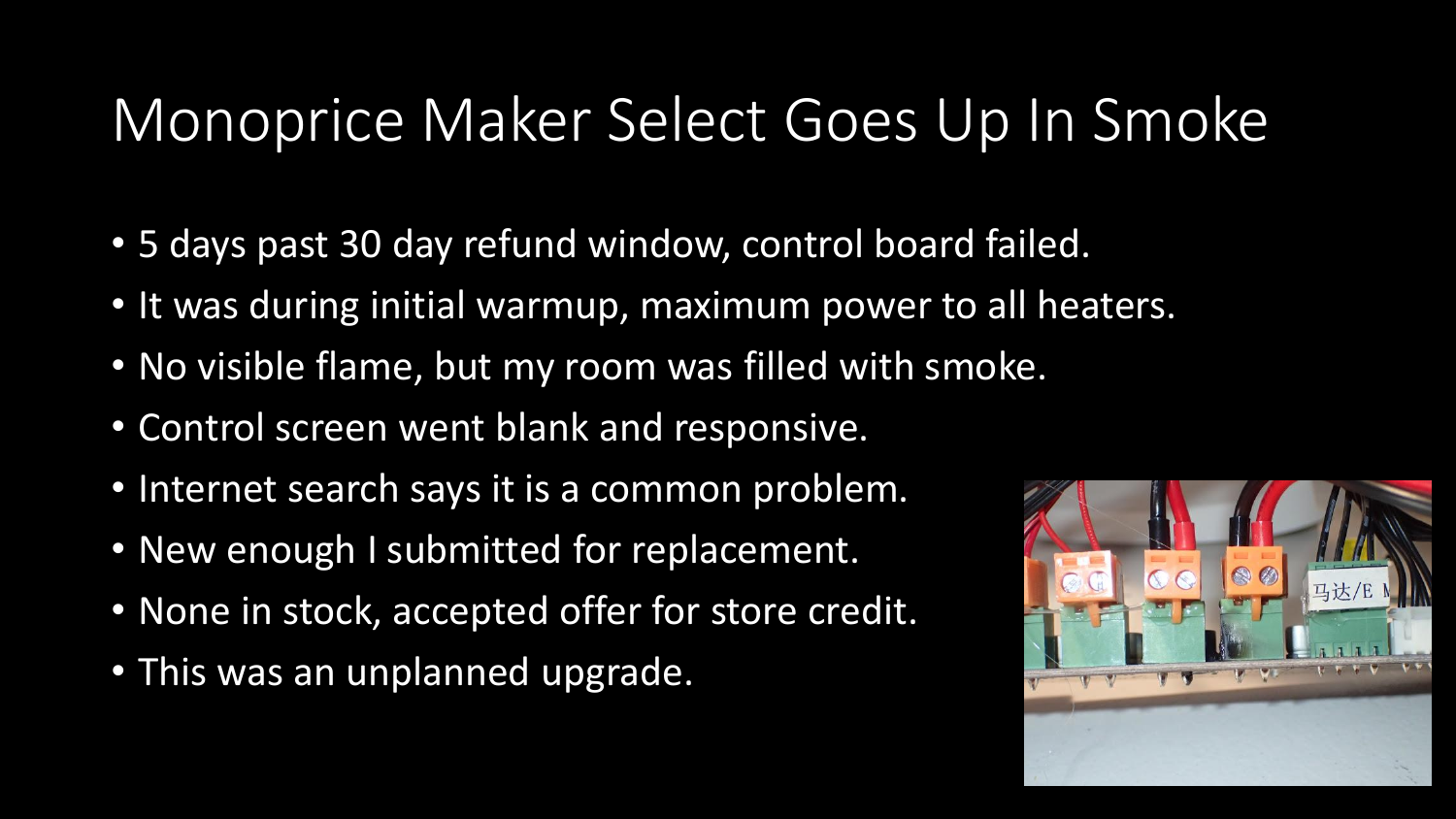# Monoprice Maker Ultimate

- Monoprice branded Wanhao Duplicator i6.
- Internet wisdom says "inspired" by Ultimaker.
- Rigid aluminum chassis.
- Complex control geometry.
	- Many more belts and shafts distributes load.
	- Z-axis drops print bed (vs. raising print head.)
- Better movement precision.
- Easy addition to enclose print volume.
- X/Y Motors move faster than plastic can adhere.

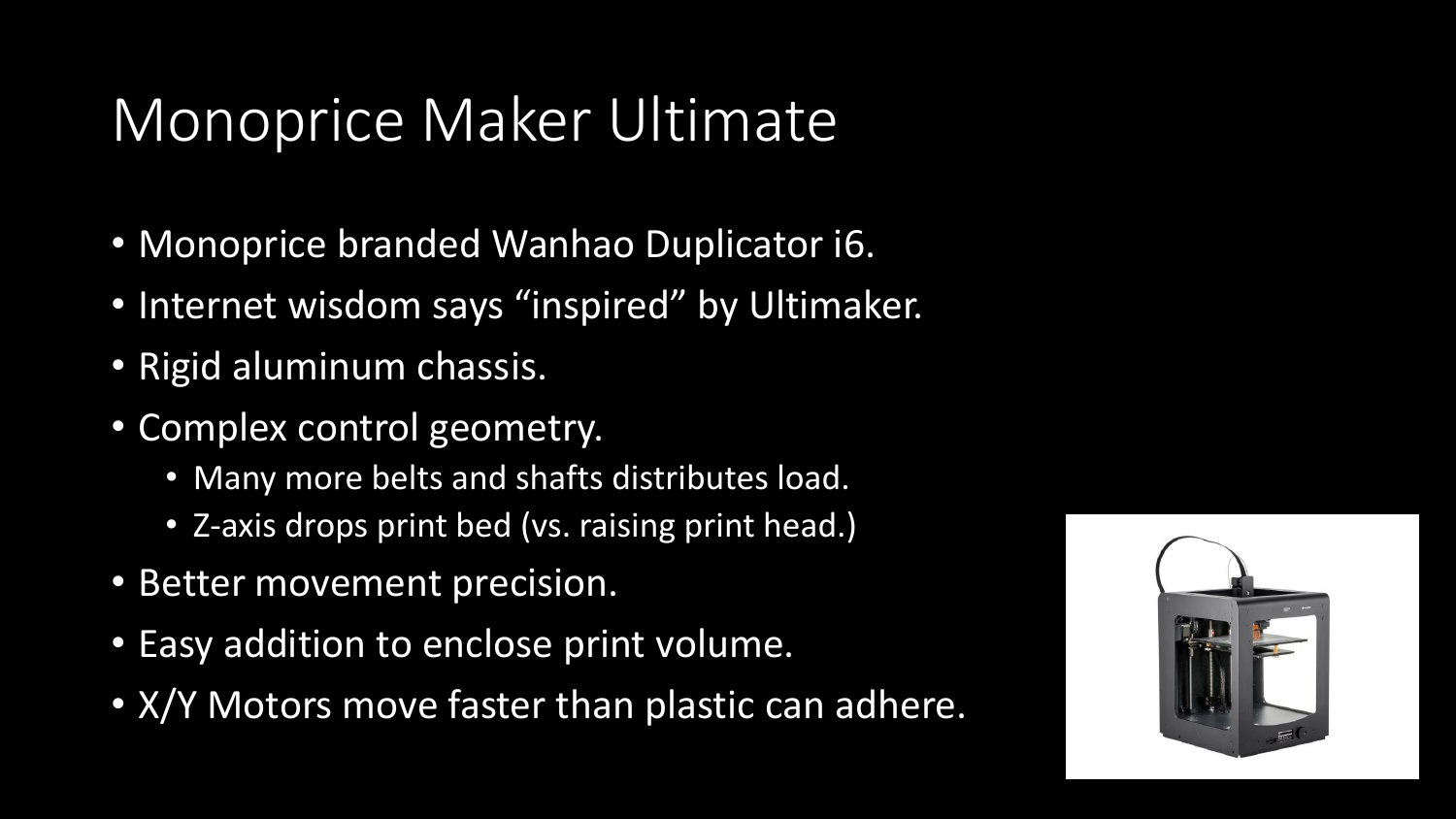#### Monoprice Maker Ultimate Experience

- Good design overall. Only gripe is print cooling.
- Over 10 months of mostly reliable service.
	- Bushing fans failed, replaced with ball bearing fans.
- No smoke, but motors and fans stopped working mid-print.
- Time to hit the internet!
	- Most common cause: failed relay.
	- Confirm relay failed.
	- Technically within 1 yr. exchange.
	- Decided to replace relay myself.

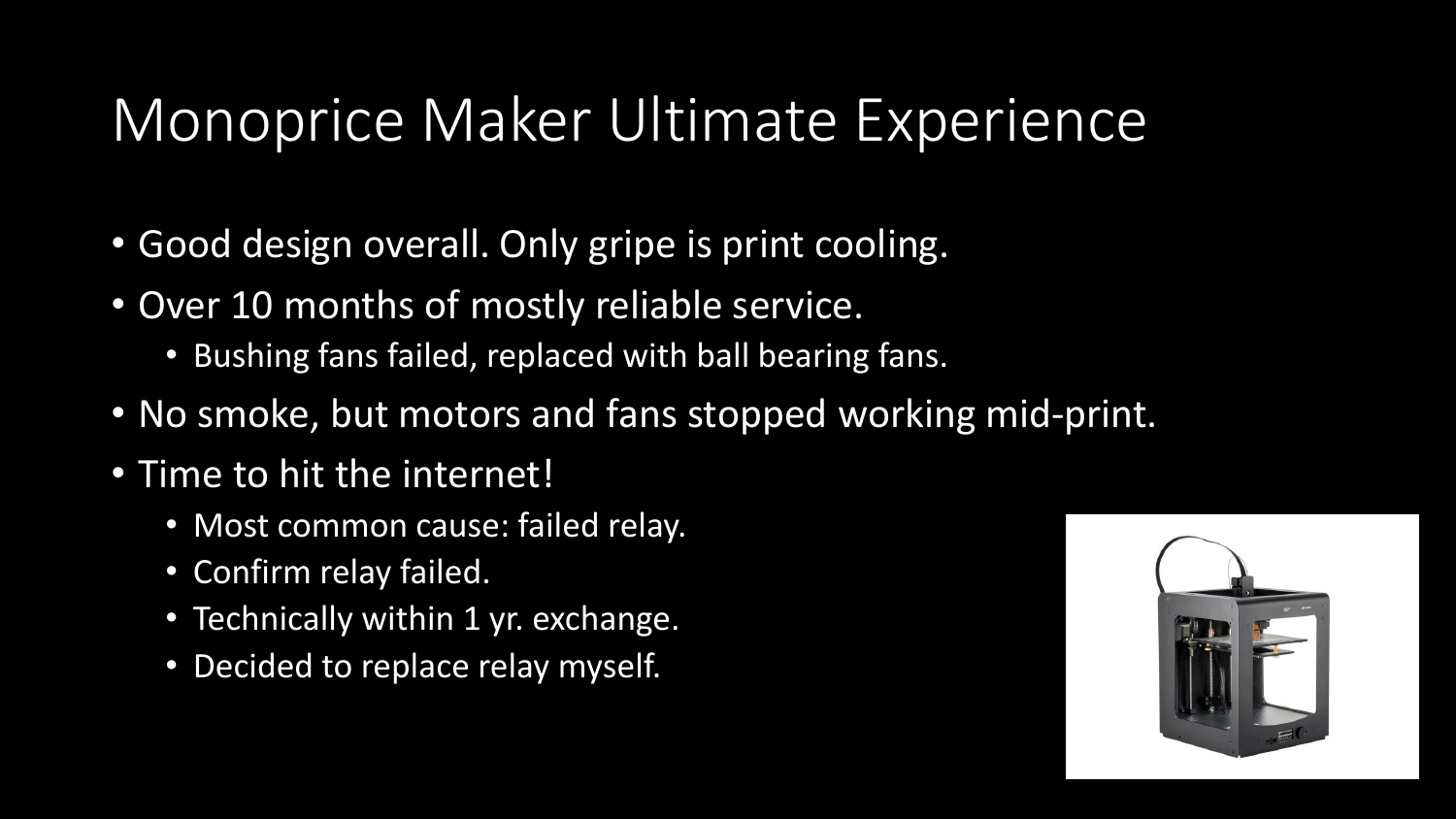# Successful Repair Was Encouraging

- Started thinking about making upgrades to my printer.
- Maker Ultimate is not very upgrade-friendly.
- Select Mini is just so small.
- New plan:
	- Keep Maker Ultimate in default configuration.
	- Get a Maker Select to explore upgrades.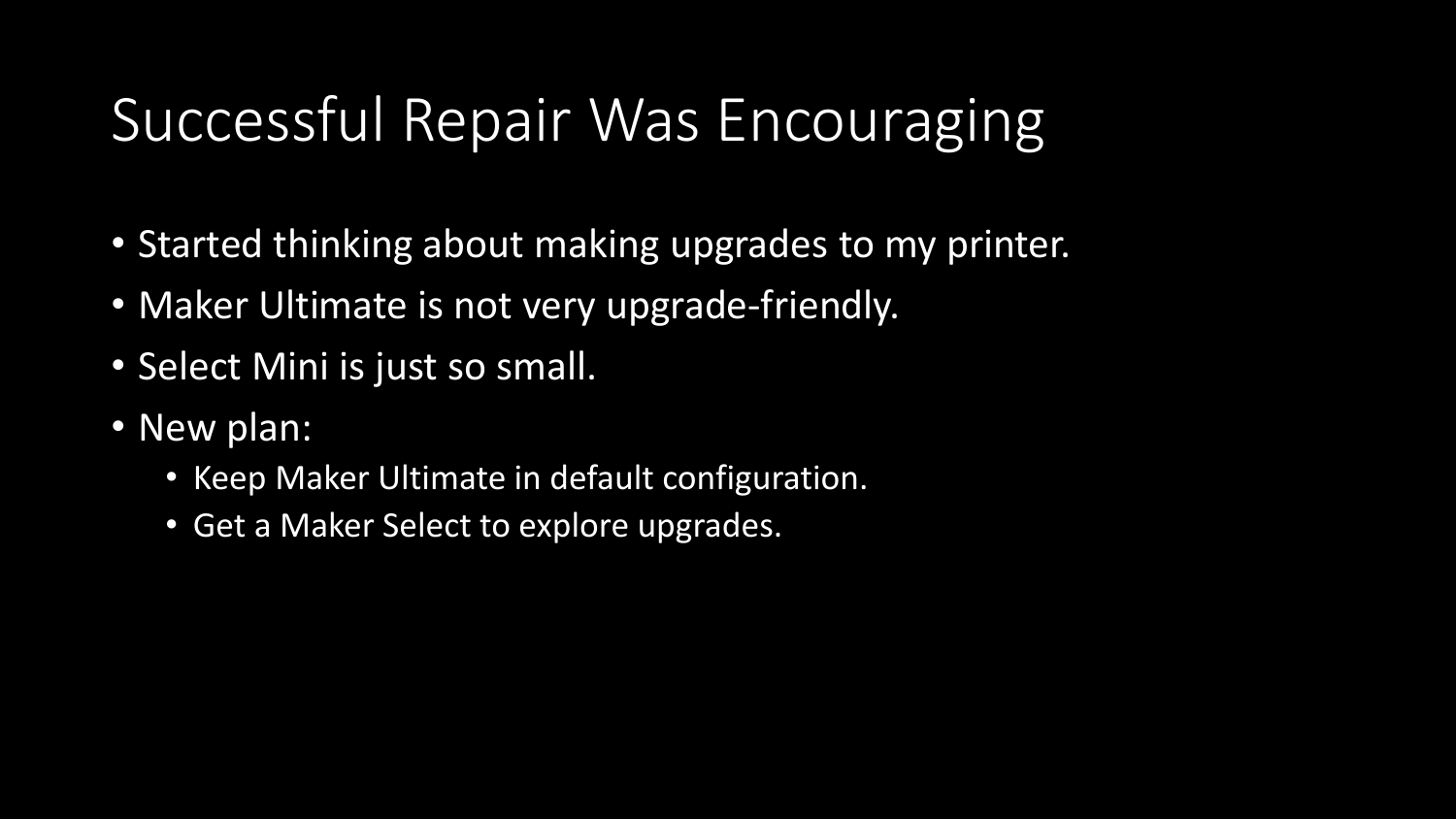# Monoprice Maker Select (Refurbished)

- Since I'm planning to void the warranty anyway, why buy new?
- Refurbished for under \$200, close to price of a new Mini.
- These are printers people have returned.
- Then refurbished (or so they say) for resale.
	- Monoprice staff are not 3D printing experts.
	- Out of 5 sample points, only 2 printed flawlessly out of the box.
- Now sold as "Open Box" which is more accurate.
- Would not recommend "Refurbished" or "Open Box" as first printer.
- Great for those seeking a project.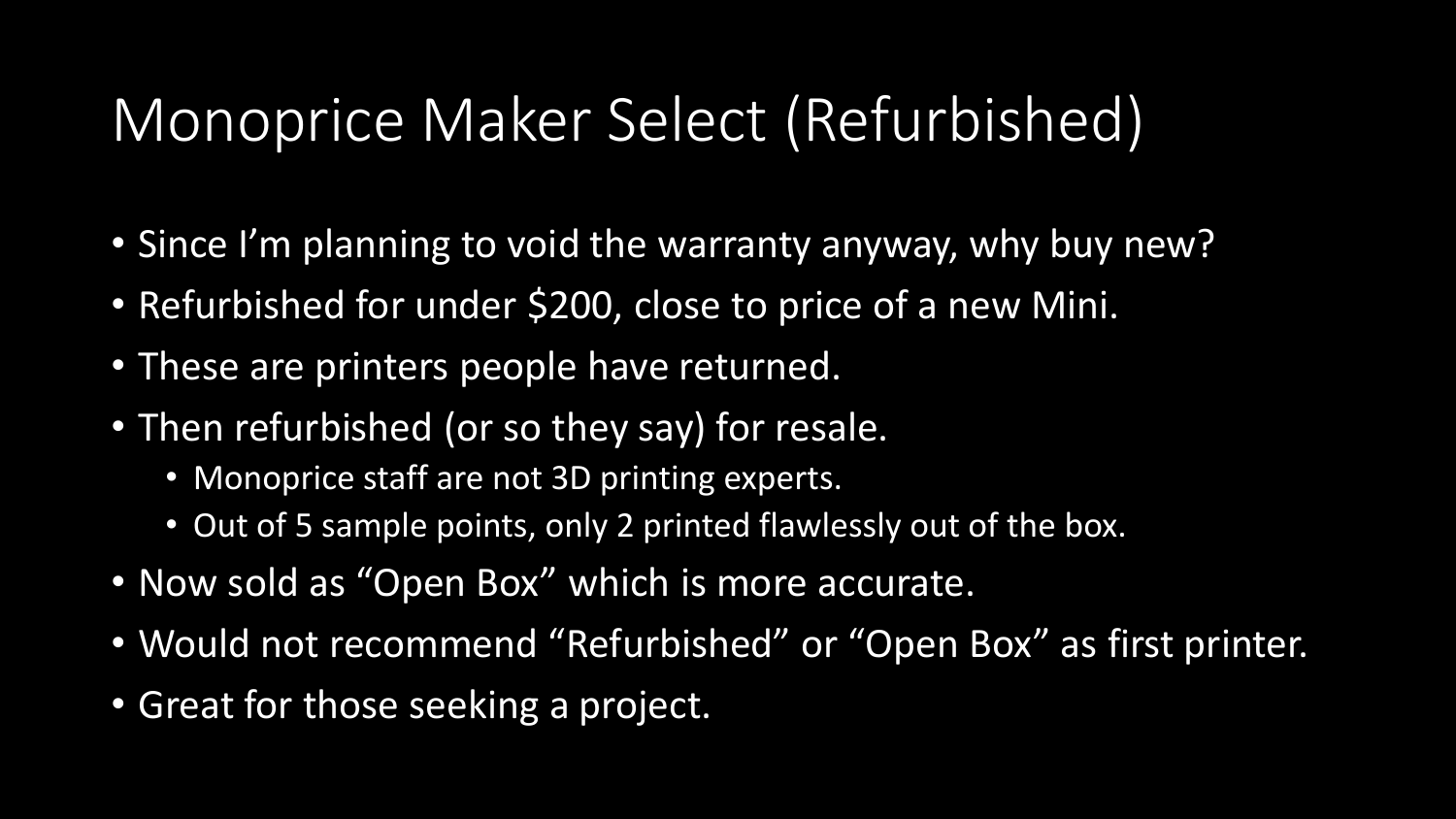# Who Performed Refurbishment? Me!

- All axis moved on command but would not print.
	- Nozzle was clogged
- Print bed was well worn, replaced with sheet of PEI.
- Belts were loose and needed to be tightened.
- Y-axis pulley was misaligned unknown if poor initial assembly or poor modification work.
- All of the above were easy to fix thanks to design of printer.
	- But a beginner would not have known where to look or what to do.
- Now it prints, though somewhat poorly due to uneven extrusion.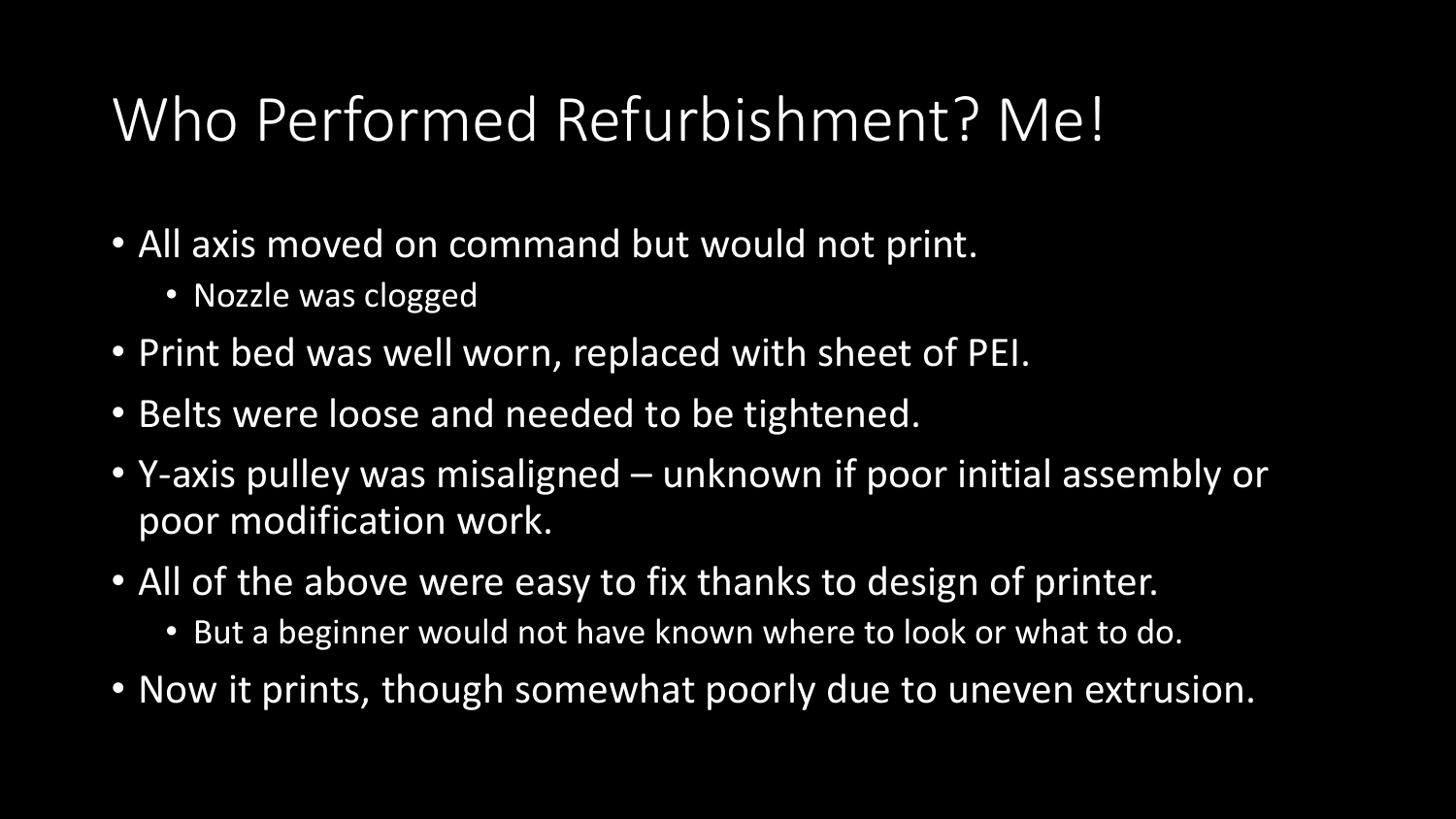#### OctoPi: First Functional Upgrade

- OctoPrint: A web-based interface for controlling 3D printers.
- OctoPi: A Raspberry Pi dedicated to run OctoPrint.
- Bypasses poor microSD slot and poor control dial.
- Tracks and manages print jobs over the network.
- Allows remote monitoring via webcam.
- Extensive plugin infrastructure (I did not explore.)
- OctoPi is nice, but just a luxury for a well built printer.

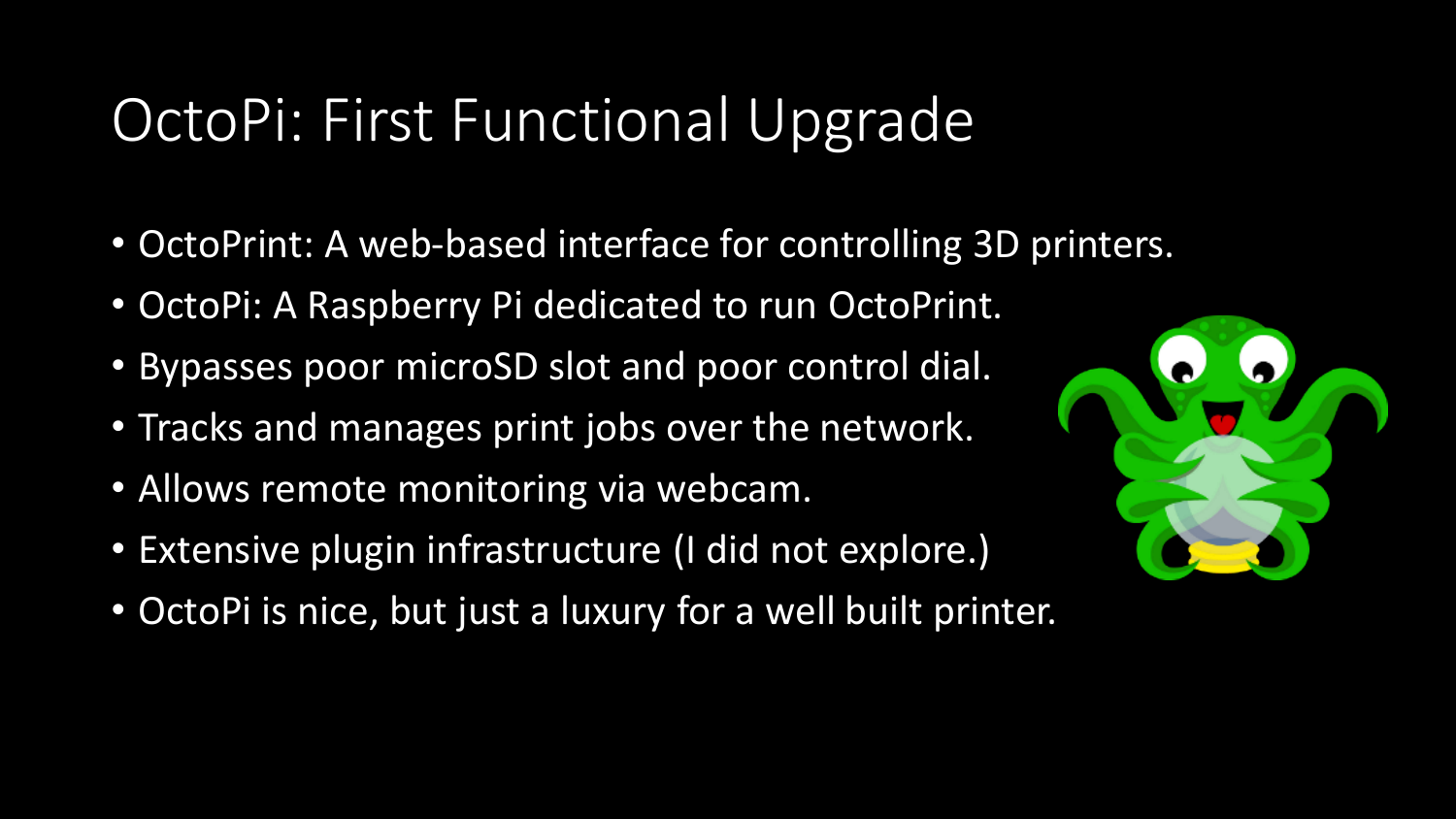#### Azteeg X5 Mini: New Brain

- Soon my old nemesis returns: I smelled the scent of unhappy electronics. Is this one going to fill my room with smoke again?
- Replaced control board with Azteeg X5 Mini
	- Far higher power handling capacity.
	- More flexible configuration options.
- Best part of upgrade: near silent motor operation.
	- Very important when I'm in the same room.
	- (To make sure it does not set my house on fire.)
- Skipped optional control panel I have OctoPi.

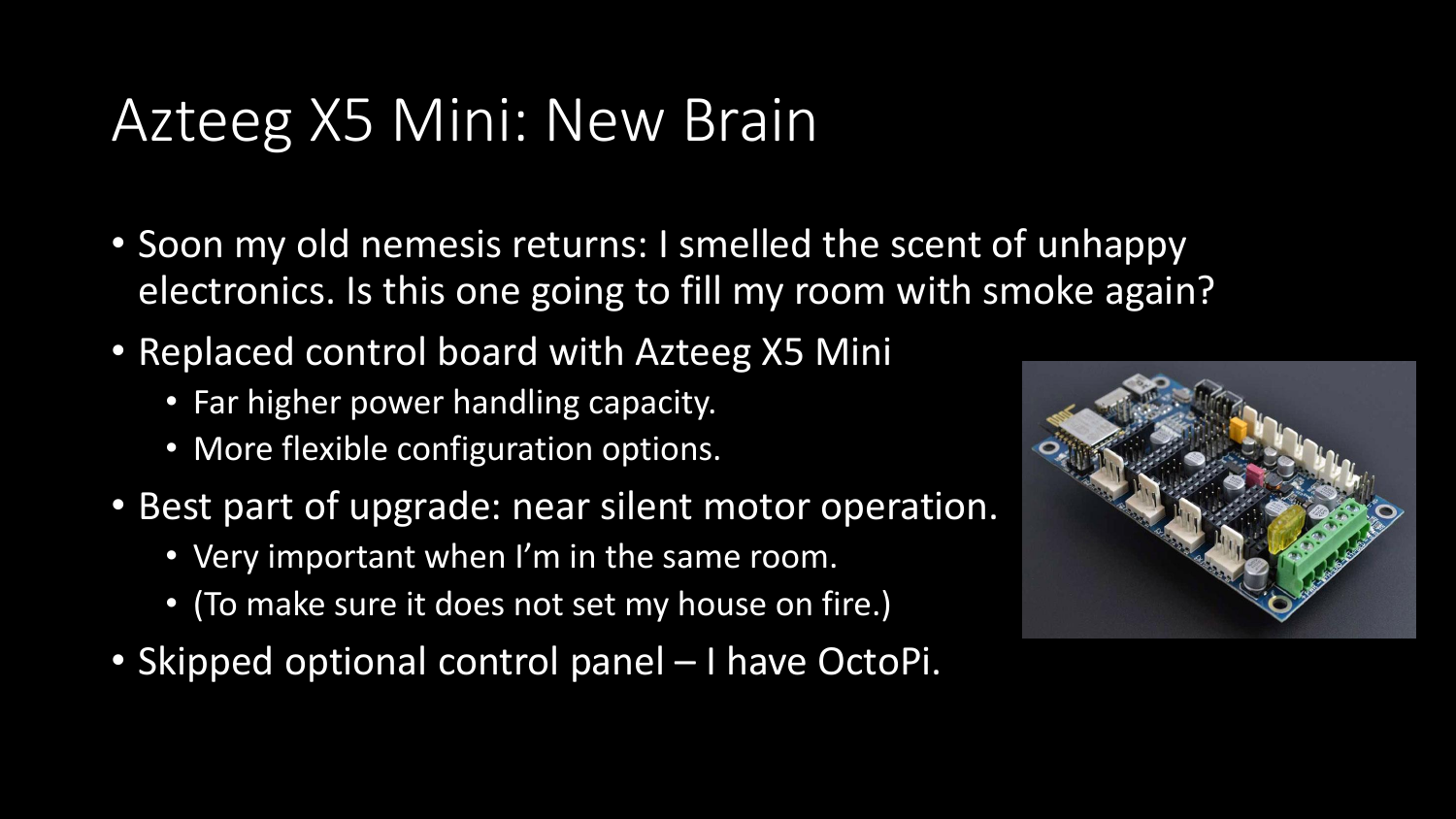#### Ambition to Print PETG Plastic

- Up to this point I've been printing with PLA plastic.
- Easy to print, rigid, but also brittle.
- Unfortunately also means PLA softened under SoCal summer sun.
- PETG is less rigid, more ductile, and will not soften under sunlight.
- But it also means more heat is required to melt it for printing.
	- Default print head has to slow way down to melt PETG.
- Layers would not stick unless I turned off cooling fan.
	- Guessing layers need more time to meld into previous layer.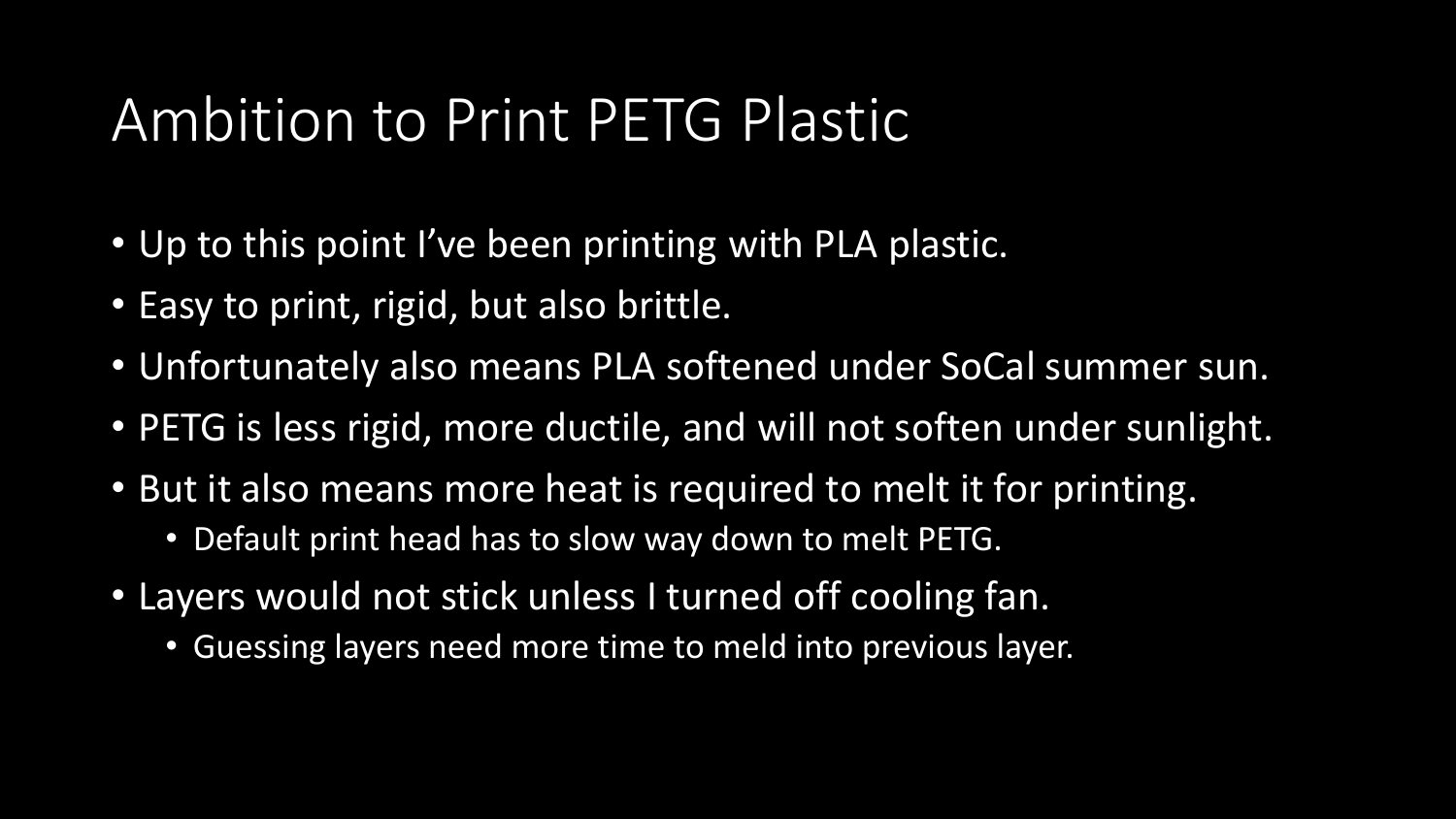# All-Metal Hot End

- In order to transfer heat to PETG faster, need to switch to all metal hot end.
- Downside: will not print PLA as well.
	- Decided this is OK my Maker Ultimate can handle PLA prints.
- Easy screw-in all-metal replacements to default hot end.
	- Does not require control board modifications.
	- Can swap back and forth as needed.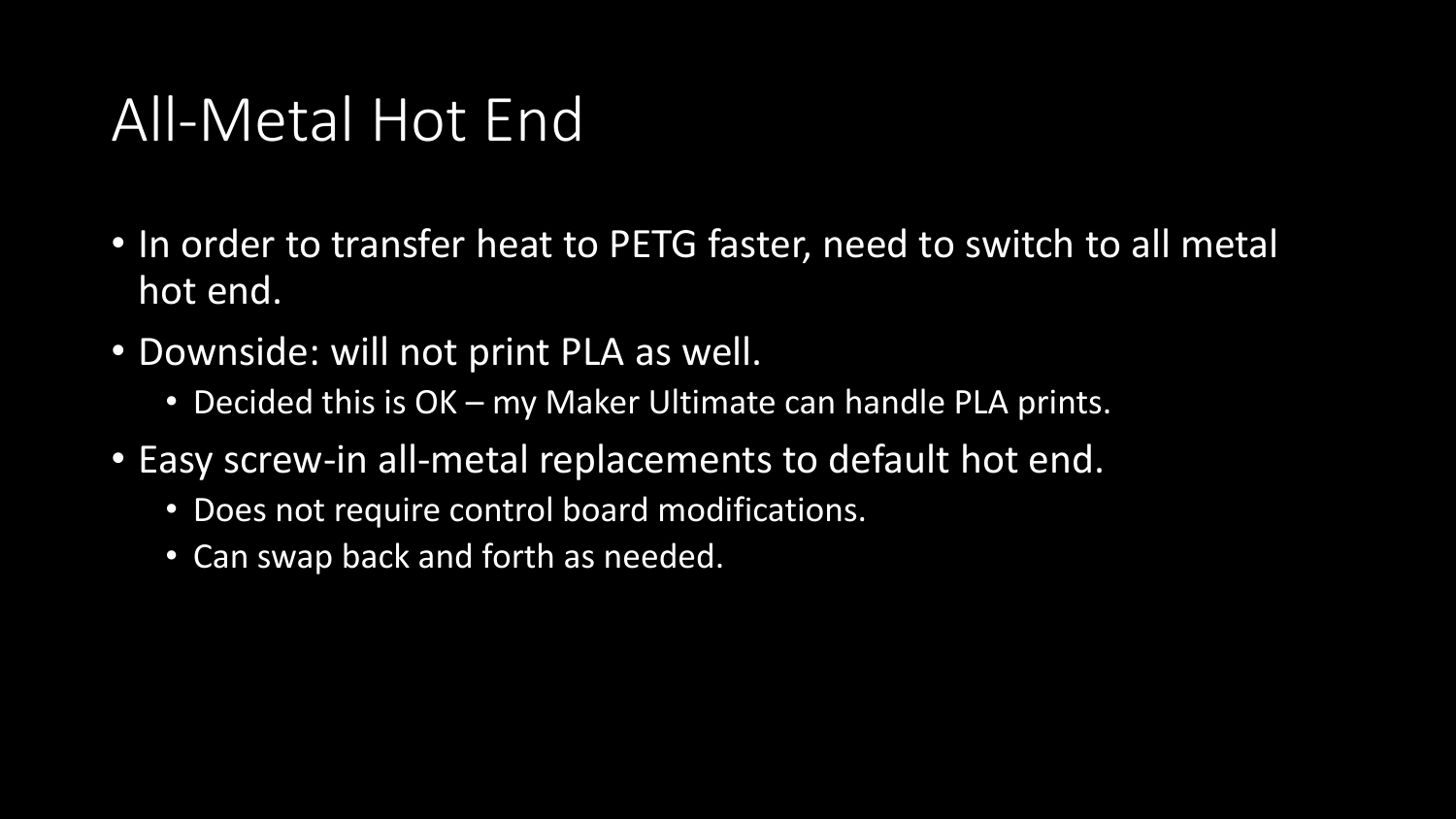#### E3D Titan Aero: New Business End

- Intermittent under-extrusion has been vexing.
- E3D Titan Aero is an integrated extruder and all-metal hot end.
- Solve both problems with a single upgrade.
- E3D Titan Aero is not a direct replacement.
	- Requires more wiring work.
	- Requires changing control board configuration.
	- Thankfully Azteeg X5 Mini is each to modify.



• Successfully printed all major parts for Sawppy the Rover in PETG.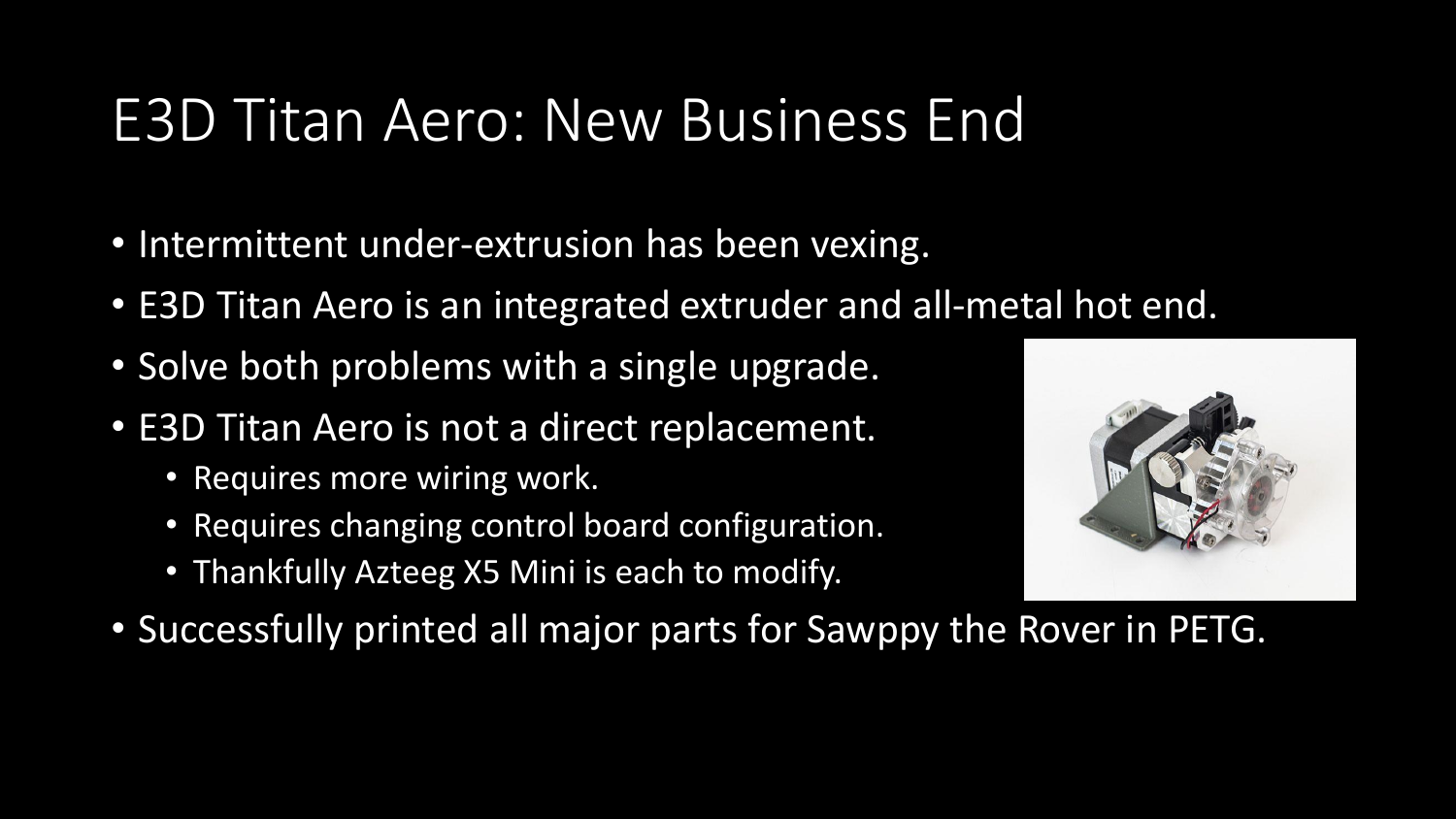# Current State of my Printers

- Monoprice Maker Select
	- Extrusion rate is finally consistent.
	- Can now print PETG at acceptable speed.
	- Dimensional accuracy still poor, but that was intentional part of Sawppy test.
- Monoprice Maker Ultimate
	- Replaced cooling fans and main relay.
	- Otherwise stock and printing PLA at high speed.
- Monoprice Select Mini
	- Loaned out to others as their first 3D printer.
	- Temporarily recalled for this talk.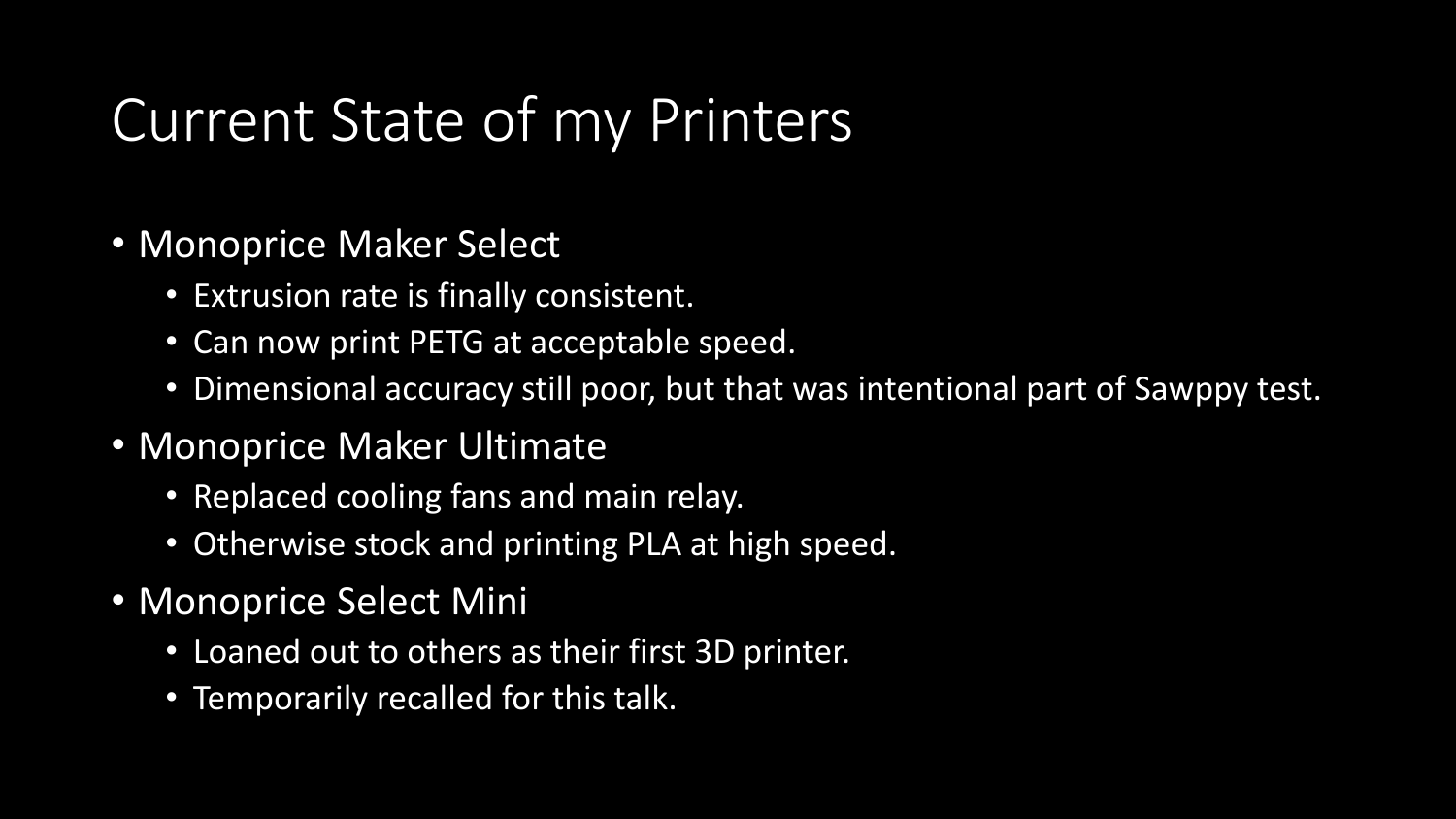# Current State of Monoprice 3D Printer Line

- Many more products have been added
- Select Mini has been upgraded and moved upscale.
- Mini Delta is the new entry level offering.
- Delta Pro takes the high end.
- Has Maker Select been upgraded to avoid smoke? I have not heard.
- Maker Ultimate upgraded with beefier relay and better cooling.
- New printers with larger print volumes.
- New printers with enclosed print area.
- Expanding into field of resin printers.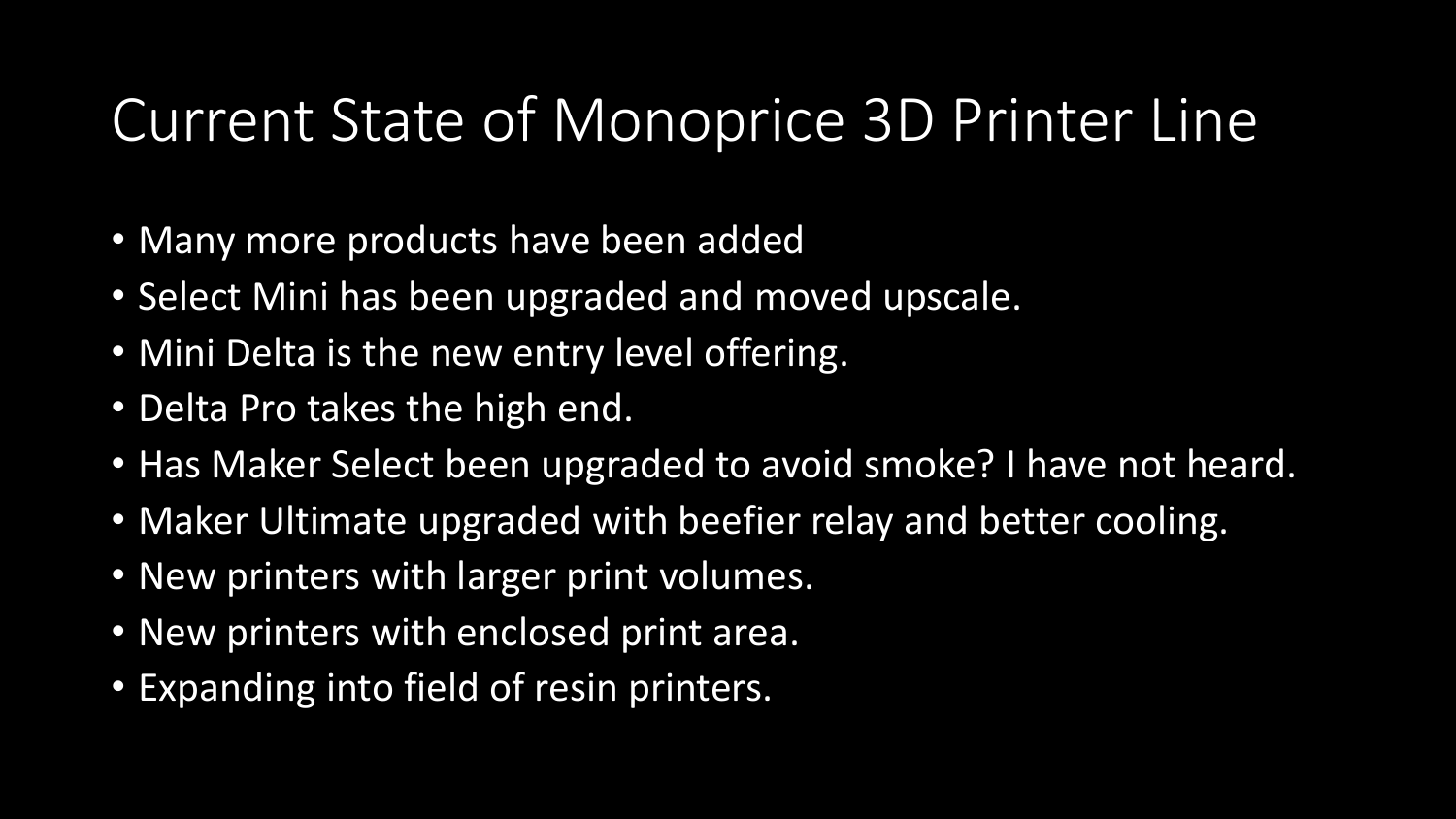# Based On My Experience…

- Monoprice Maker Mini
	- Highly recommended as inexpensive My First 3D Printer.
	- But be prepared to move on to continue with 3D printing.
- Monoprice Maker Select
	- Would not recommend as first printer.
	- Recommended "Open Box" for people who want to tear into 3D printers.
- Monoprice Maker Ultimate
	- Not a bad choice, but many other good ones at similar prices.
	- Consider a Prusa i3, support an original inventor.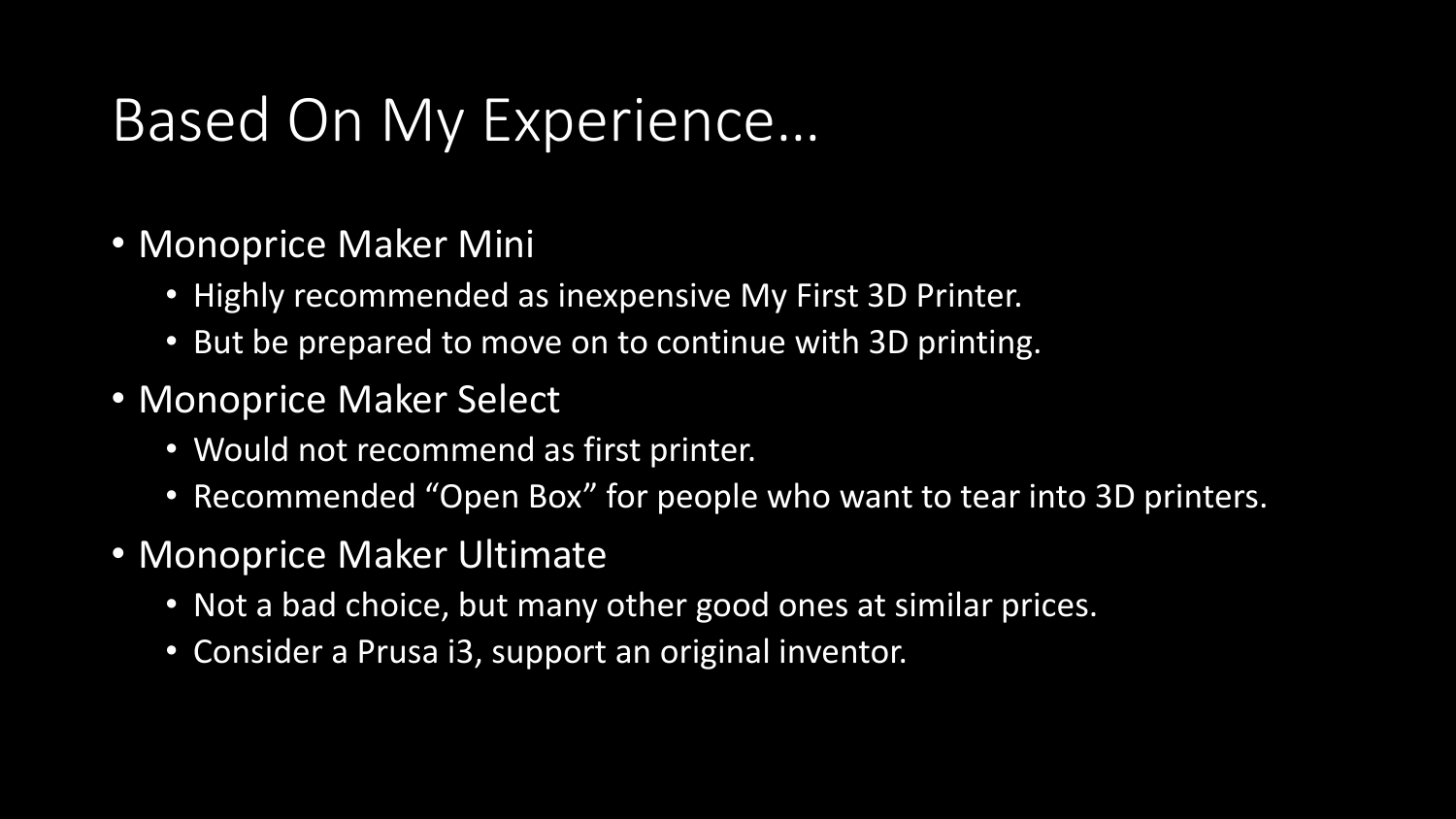# Based On Spec Sheet…

- Monoprice Mini Delta
	- Possibly an even better start to 3D printing.
	- Auto-calibration eliminates big headaches.
	- A handle on top makes it explicit: this is designed to be portable.
- Monoprice Delta Pro
	- Silent motor drive is very compelling.
	- Too large to be easily portable, though also has auto leveling.
	- Price is high enough to face many other competitors.
- Monoprice Maker Pro
	- Large volume is nice in concept, but usually have accuracy tradeoff.